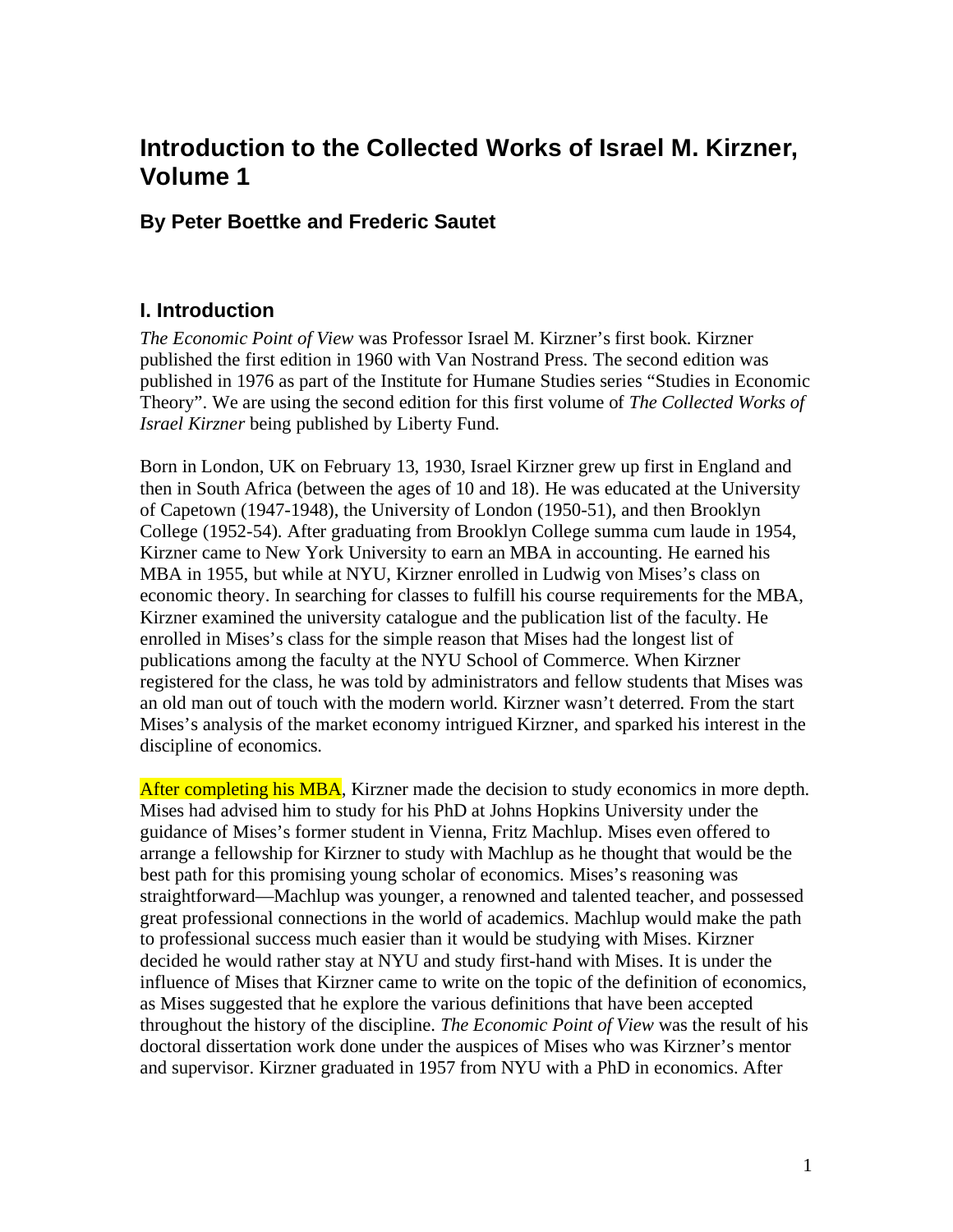earning his PhD, Kirzner joined the faculty at NYU, where he taught throughout his career.

Two other background issues are important to stress with regard to Kirzner's career in economics. At the time he entered the profession of academic economics, the discipline had been transforming in ways that would come to adversely affect Kirzner's influence.

First, the discipline had moved from a "book culture" to a "journal culture." Scientific contributions were not communicated through books, but through journal articles. Kirzner was a book writer, and what he set out to do once he joined the faculty at NYU was to revise his dissertation into a book, and then to write two other books during the 1960s—*Market Theory and the Price System* and *An Essay on Capital*. It is not that Kirzner did not write journal articles, it is just that these journal articles were not his primary scholarly activity.

Second, the discipline of economics was moving in a direction that increasingly marginalized works in the intellectual history of economics and works that sought to address the fundamental philosophical issues of the discipline, which were the domains of Kirzner's main contributions.

These issues actually fit together—contributions to the history of economics and to philosophy of economics are best communicated in book form rather than the normal science discussions that take place in the journals of the discipline.

It is within this changing context of economic scholarship that Kirzner entered the profession and offered *The Economic Point of View*. Kirzner argues that economics begins with a recognition and then a puzzle. The recognition is that there are systemic forces at work in the market economy that produce social order. This is the "Paris gets fed" idea that Frédéric Bastiat promoted with vigor when explaining what economics is about. The puzzle is how precisely the market economy achieves this degree of social order in the absence of centralized control. The recognition and the puzzle help define the object and subject of the study of economics. As Mises explains in his foreword to the book, "economics shows that there prevails in the succession and interdependence of the market phenomena an inescapable regularity that man must take into full account if he wants to attain ends aimed at."<sup>1</sup> It is hard to think of a more important idea explaining human societies. This fundamental position is at the center of Kirzner's book, in which he carefully explains its emergence and how it came to be accepted. Kirzner provides a historical account of the evolution of the debate and establishes the path that led economics to become the science of human action.

In this introduction to *The Economic Point of View*, we emphasize four crucial aspects that we believe improve the understanding of the book.

First, the context (historical and intellectual) in which the book was published is important. In addition to the shifting context in which scientific contributions were made

<sup>&</sup>lt;sup>1</sup> See below Mises's introduction to *The Economic Point of View*.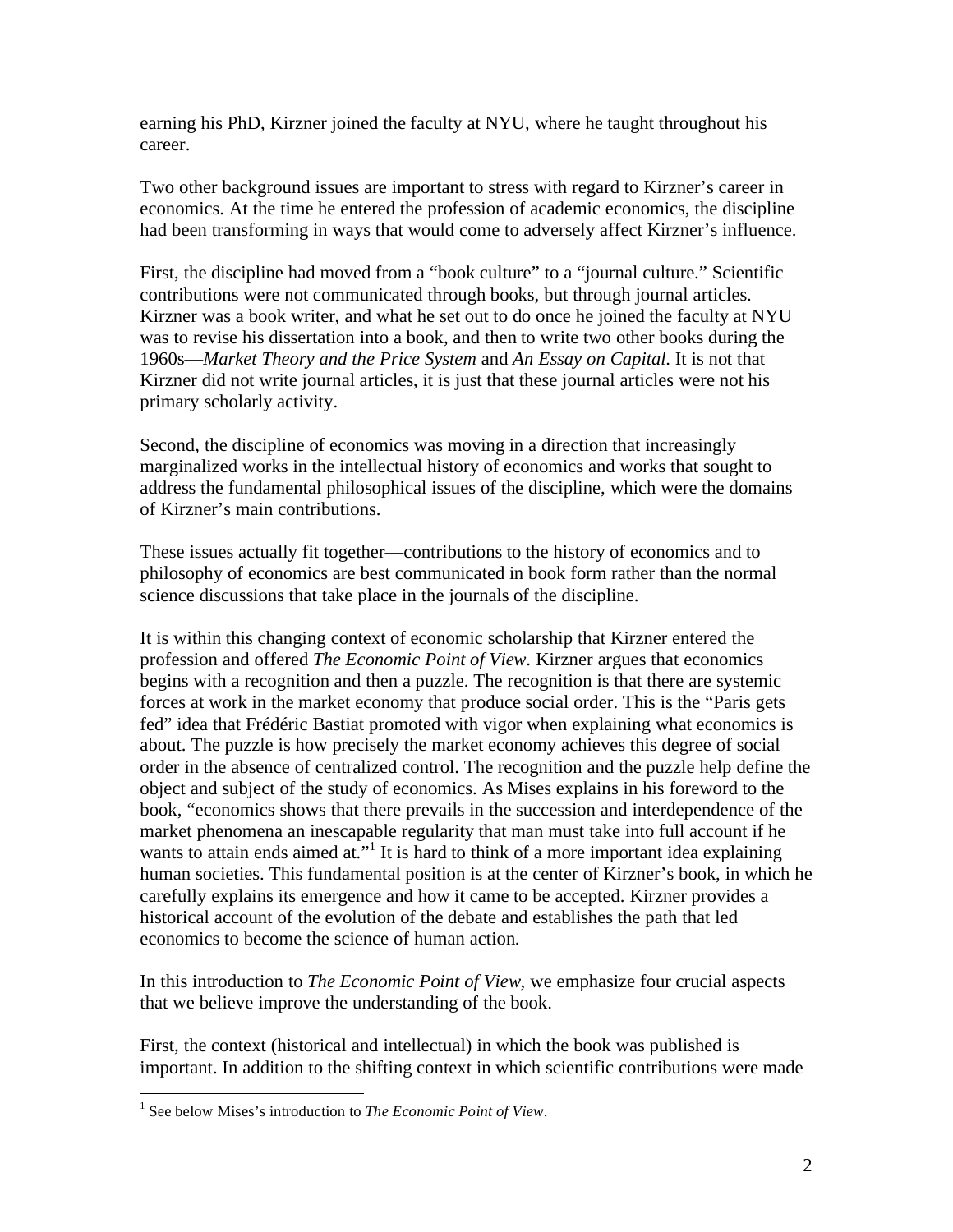that we mentioned above, the time of publication was also a period when the object and subject of economics had been totally transformed by the Keynesian revolution. Keynesian macro-theories dominated the mainstream of economic education and economic research by 1960. In that context, Kirzner published a book on the micro foundations of the discipline.

Second, Kirzner argues for a particular form of the microfoundations of the discipline—a consistent and persistent subjectivism. It is only by pursuing the subjectivist position, he argues, that we can aspire to have an objective science of economics. In this sense, he finds himself in the company of Carl Menger, Eugen von Bohm-Bawerk, Knut Wicksell, and Philip Wicksteed in the late 19<sup>th</sup> century, of Mises and Friedrich Hayek in the mid- $20<sup>th</sup>$  century, and to some extent James Buchanan in the later half of the  $20<sup>th</sup>$  century of economic thinking. In the process, Kirzner would eventually seek to establish economic science as occupying the middle ground position between the equilibrium economics of Gary Becker and the indeterminacy of the radical subjectivism of G.L.S Shackle.<sup>2</sup>

Third, the book reveals many of the themes that Kirzner will come to develop later on in his career, especially the nature and role of entrepreneurial activity. We see in the discussion of both catallactics and later praxeology, the essential elements of Kirzner's theory of the entrepreneurial nature of human action that drives the market process.

Finally, and as Mises explains in his foreword, Kirzner's work enables us "to re-examine the present state of economic theory in the light of all attempts earlier generations made for their solution. In comparing our point of view with past achievements and errors we may either detect flaws in our own theories or find new and better reasons for their confirmation."3 This is especially relevant with regard to the development of behavioral economics and finance in recent years. It is also pertinent to the emergence of neuroeconomics and other related disciplines that are currently influencing the foundational choice theory that contemporary economists work with. The work of Kirzner allows us to reaffirm the foundations of economic science and its relevance to explaining the inescapable regularities of market phenomena. Economics has been under attack from within since the Pigovian and Keynesian revolutions. It is has also been under attack from without since the *methodenstreit* at the end of the 19<sup>th</sup> century. The

<sup>&</sup>lt;u>.</u>  $2$  This last discussion of situating economics as appropriately occupying the middle ground becomes a major theme of Kirzner work from the mid-1970s onward. As one can see in his critique of plutology and the development of praxeology, the basic pieces of his argument are already present in *The Economic Point of View*. Kirzner's challenge is to demonstrate how the Ricardian tradition in economics is inappropriate to the task of explaining systemic order because of its focus on the long run impact of technology and resources on economic outcomes. Yet the challenge is also to steer clear of the Keynesian argument that short run fluctuations due to pessimistic and disappointed expectations result in economic chaos. To adequately address the issues raised by (a) the recognition of the existence of a systemic order and (b) the puzzle of how individual purposive behavior can result in this systemic order that we recognize, Kirzner understood that the human element (the calculating as well as the hopes and fears that guide human action) cannot be purged from the analysis. It is in fact, the commitment to a form of scientific subjectivism that unites Mises and Hayek in their understanding of the nature and significance of economic science in opposition to the objectivism of equilibrium always theories, and the nihilism of equilibration never theories.

<sup>3</sup> See below Mises's introduction to *The Economic Point of View*.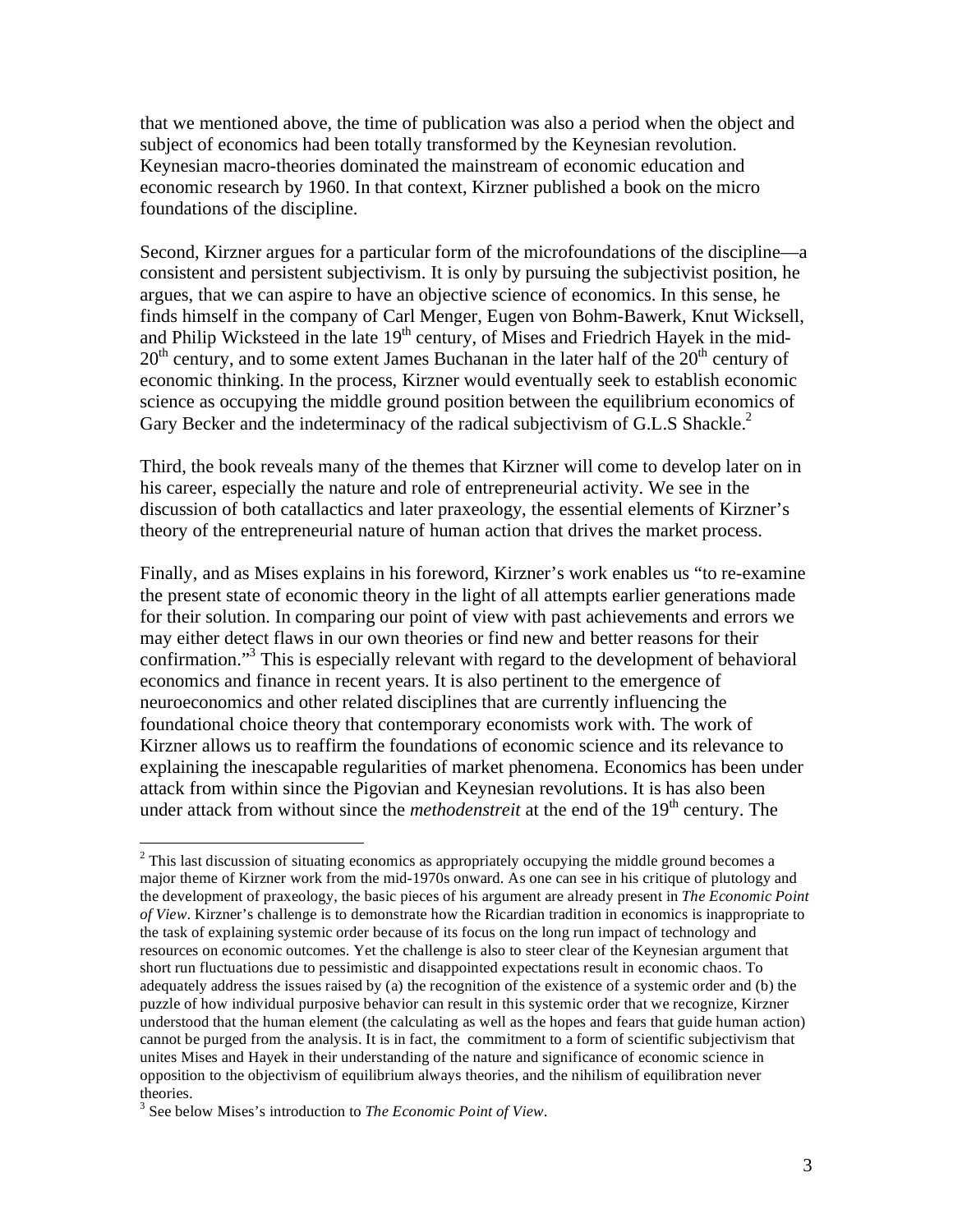praxeological approach developed by Mises and Kirzner provides the best tools to detect the flaws in new internal or external competing views.

Most dissertations published as books never change the face of economics.<sup>4</sup> Some commentators have seen Kirzner's first book as part of this endless supply of dissertations-turned-into-books which don't address essential problems and don't make much difference to the state of economics.<sup>5</sup> It is true that Kirzner's book is concerned with a problem which generally does not attract much attention: the definition of economics. How do economists define and see their own discipline is a subject that is rarely part of the training that young economists receive. This was already an issue at the time Kirzner studied; it is even more acute today with the quasi-disappearance of the history of economic thought as a subject taught at PhD level. However, almost fifty years after the publication of Kirzner's book, many economists still define the discipline of economics as being about large scale phenomena such as inflation and unemployment.<sup>6</sup> In other words, a determinist and holistic view of the discipline remains common in the  $21<sup>st</sup>$  century despite the microfoundations revolution started in the 1970s. Macroeconomics has left a deep scar on the face of the discipline theoretically, empirically, and even at the conceptual level, and Kirzner's book reminds us that there is a debate worth knowing about.

It would be wrong to consider Kirzner's book as just a book on the definition of economics. Indeed, in trying to provide a definition of economic science, he offers a history of the development of economic thinking. This development takes us from the birth of economics as concerned with the accumulation of wealth to economics as the

 4 Notable exceptions would include Frank Knight's *Risk, Uncertainty and Profit* (1921), Abba Lerner's *the Economics of Control* (1944), Paul Samuelson's *Foundations of Economic Analysis* (1947), Kenneth Arrow's *Social Choice and Individual Values* (1951), Gary Becker's *The Economics of Discrimination* (1957), and Mancur Olson's *The Logic of Collective Action* (1965). Each of these were viewed primarily as contributions to theory in economics and political economy. But the only book that comes to our mind that was derived from a dissertation that was written self-consciously as one of historical interpretation that has had more than a marginal impact on the discipline since 1950 would be Axel Leijonhufvud's *On Keynesian Economics and the Economics of Keynes* (1968). But even here, Leijonhufvud's influence (along with that of his mentor Robert Clower) was fleeting as the "coordination Keynesianism" he pushed for was displaced by the mid-1970s during the rational expectations revolution and the development of New Classical Economics. Kirzner's book should be classified as lying somewhere between the norm of justified obscurity that is the fate of 99% of doctoral dissertations and the impact (if even just fleeting) that a work such as Leijonhufvud's had in the late 1960s and 1970s. There is something deeply profound about *The Economic Point of View* that might escape more readers on the first read-through but which has kept drawing readers to the work over the years since its original publication.

<sup>5</sup> See for instance Kurt Klappholz's review of *The Economic Point of View* in *Economica*, February 1963, vol. 30 (117), pp. 89-90.

<sup>6</sup> For instance, David Romer in his *Advanced Macroeconomics* textbook (McGraw-Hill Companies, 1996) defines macroeconomics as "the study not just of aggregate fluctuations but of other features of the economy as a whole." (p. 1) Edwin Mansfield's *Microeconomics* (New York: W.W. Norton & Company, Inc, 8th edition) states that "microeconomics deals with the economic behavior of individual units such as consumers, firms, and resource owners; macroeconomics deals with the behavior of economic aggregates such as gross domestic product and the level of employment." (p. 1) Finally, Paul Samuelson in the  $16<sup>th</sup>$ edition of *Economics* (co-authored with William D. Nordhaus and published by Irwin/McGraw-Hill, 1998) states that "economics is the study of how societies use scarce resources to produce valuable commodities and distribute them among different people." (p. 4)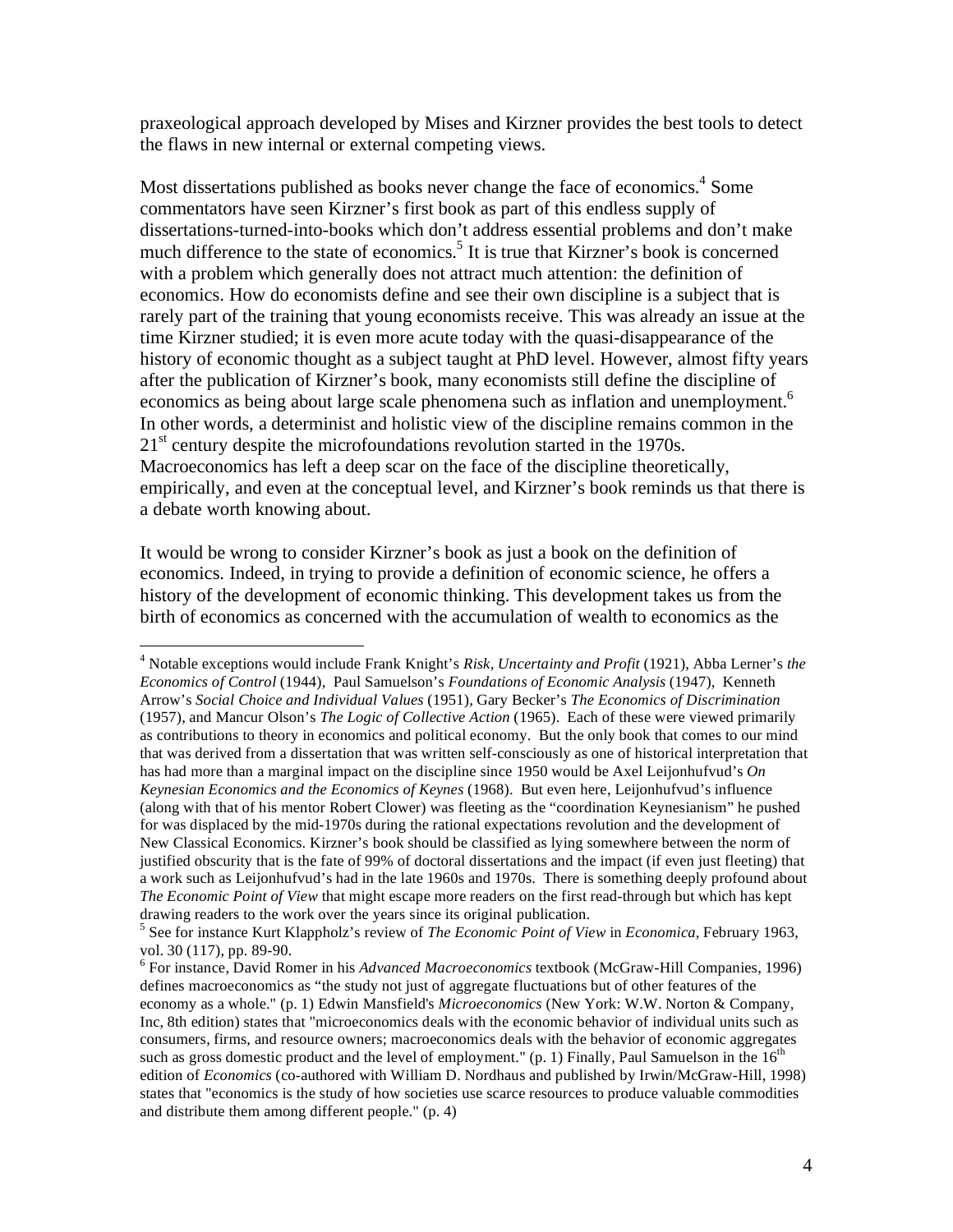science of economizing behavior. Understanding this development helps us realize the importance of the rise of economics. By understanding the development of economic thinking through the search of the ultimate object of economic science, one comes to see the great accomplishments of early economists. In this sense, the book is more than about a definition of economics, it is a voice in the most important contemporary debates about the nature and achievements of economic science.

### **II. The Context of the Economic Point of View**

 $\overline{a}$ 

At the time the book came out, Keynesianism defined economics. Strangely, with the exception of a few short passages, Keynes is largely absent of the book.<sup>7</sup> This is because Kirzner focused on the definition of economics, what came to be known as "microeconomics" after WWII. Kirzner did not see the need to address the challenges raised by the discipline of macroeconomics, which was just firmly establishing its hegemony on academic economics at the time he was writing his book. Perhaps it was because once one understands economics either as Robbins defined it or as Mises saw it, there is not much that can be said in defense of the macroeconomic approach.<sup>8</sup>

Many economists trained in the 1950s and 1960s have testified of the split-personality of economics at the time—i.e., the micro-macro split. Metaphorically, on Monday, students would learn price theory (microeconomics) and on Tuesday they would learn Keynesian theory (macroeconomics). For many it was an exercise in contorted logic, which eventually led some to search for the micro-foundations of macroeconomics in the 1970s.<sup>9</sup> Kirzner was in an even more complicated intellectual situation. On Monday, he would learn price theory from George Stigler's *Theory of Price*, on Tuesday he would learn Keynesian theory and policy, and on Wednesday he would learn Misesian praxeology and market process analysis. Not only what he learnt on Monday would clash with what he learnt on Tuesday but the lessons of Stiglerian microeconomics would also be different from those of Misesian price theory. Read in this context, *The Economic* 

<sup>&</sup>lt;sup>7</sup> Kirzner ends the chapter on Robbins with a section on the role of economizing in the age of Keynesian macroeconomics. Kirzner is quick to praise the contribution Robbins's definition can make to the debate. The 1950s and 1960s saw the development of "post-scarcity economics." With the help of Keynesian recipes, scarcity of means can be overcome and the need to economize disappears. Such a theory, explains Kirzner, denies Robbins's view of the subject of economics. The Keynesian proposition that "resources may be unemployed for reasons other than the fact that too much is asked for their use" is simply false (Kirzner p. 143). Idle resources are not a sign that economics got it wrong but that the institutional and policy framework is inadequate. Robbins's definition provides a solid rebuttal against  $20<sup>th</sup>$  century macroeconomics.

<sup>8</sup> We believe Kirzner had the same reaction as that of Hayek in *The Pure Theory of Capital* (1941). Therein Hayek explains that Keynesian economics cannot be considered a serious contender for the dominant role in economic theory because it is a theory which presupposes we are in a world beyond scarcity. This is implied in the idle resources starting point of Keynesian analysis of economic downturns. As a result, Hayek thought the book would be seen as a tract for the times and could not conceivably transform economics as a discipline. Hayek could not have been more off in a scientific prediction.

<sup>&</sup>lt;sup>9</sup> See *Conversations with Economists: New Classical Economists and Opponents Speak Out on the Current Controversy in Macroeconomics*, Arjo Klamer, ed., Totowa: Rowman and Littlefield, 1984. See especially the conversation with Robert Lucas. This is not to say that the use of aggregates in economics is never appropriate, convenient, or useful. It is to emphasize, as many in the Austrian approach do, that concepts such as "the price level" and "the rate of unemployment" should be very carefully used.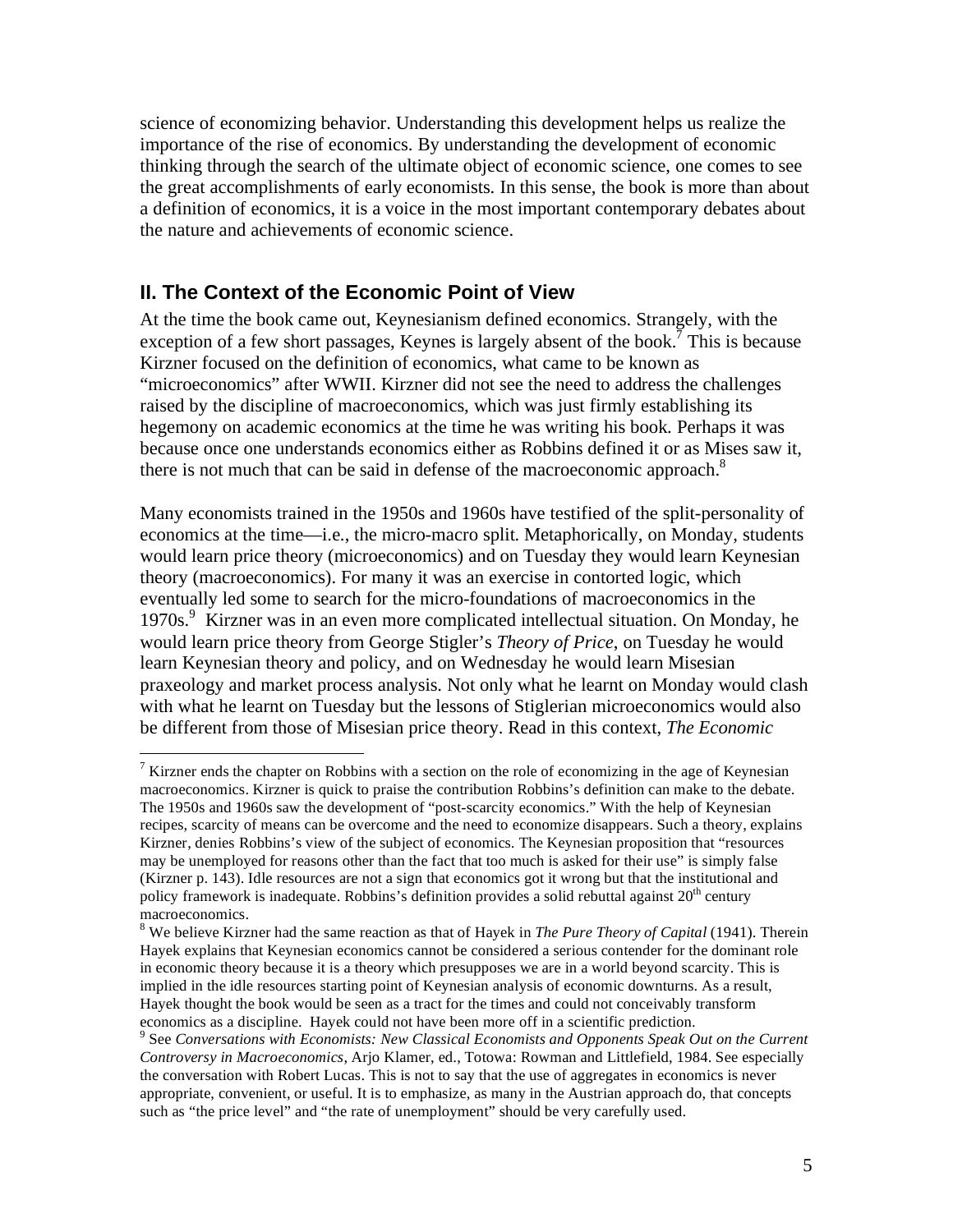*Point of View* can be seen as Kirzner exploring *which* microfoundations rest at the heart of the discipline of economics.<sup>10</sup>

Kirzner is relatively silent on the micro-macro split that many have talked about, but he expands on the issue of microfoundations. Indeed, understanding the nature of the microfoundations has many implications. For instance, a strict view of the microfoundations in terms of constrained maximization leads to a conception of economics with a strict view of rationality.<sup>11</sup> This is a good tool to explain the market as in an equilibrium-always situation, but it does not help explain the process by which the competing purposes and plans of individuals come to be reconciled through market exchange.

Another important issue is the nature of scientific inquiry, which has evolved since the  $19<sup>th</sup>$  century towards an empiricist and positivistic approach.<sup>12</sup> Strict positivism rejects any reference to individual purposes and plans and advocates instead observing the (direct or indirect) results of human activities by means of statistical testing. It follows that an essentialist and axiomatic-deductive (a-priori) approach is not regarded as providing any valid knowledge about reality.

In contrast, Kirzner explains that "[t]he search for the precise nature of economic theory becomes of importance simply because it offers proof that economics *has* a 'nature of its own'."13 To most modern economists, the search for the true nature of their subject is a useless endeavor. Kirzner instead offers to thoroughly examine the issue. We find here the essentialist aspect of Kirzner who not only thinks that the essence of a phenomenon exists but also that it is a worthwhile endeavor to try to establish it. This permeates his

 $10$  On the genesis of these ideas in Kirzner's system, see for instance his unpublished speech given for his FSF-Nutek Award in 2006.

 $11$  See below in section III the debate between Kirzner and Becker.

<sup>&</sup>lt;sup>12</sup> On this point, see below Laurence Moss's introduction to the second edition of *The Economic Point of View*. For critiques of this turn in economics toward empiricism and positivism (from the perspective of the Austrian School of Economics) see Hayek, *The Counter-Revolution of Science* (1952) and Mises, *The Ultimate Foundations of Economic Science* (1962). In his preface to the second edition of Mises's *The Ultimate Foundations*, Kirzner explains the link that Mises drew from the philosophy of science to the nature of economic science to public policy. "Mises directed a withering barrage against the illegitimate extension to the realm of social phenomena of the methods and modes of thought appropriate only to the natural sciences. In human affairs, he insisted, we cannot dispense with the category of the mind, with reason, with purpose, and with valuation. To attempt to grapple with the phenomena of society without recognizing the role of purposeful, rational individual human action is a vain and misguided endeavor." (Kirzner 1976, p. vi-vii) But as Kirzner points out, Mises's point has more importance for the enterprise of economics than is normally realized. It is not just the blind alley that positivism leads one down that bothered Mises, but that positivism followed consistently in the field of economics would discredit the discipline. As Kirzner put it: "Mises saw the denial of economics as an alarming threat to a free society and to Western civilization. It is economics that is able to demonstrate the social advantages of the unhampered market. The validity of these demonstrations rests heavily on precisely those insights into individual human action that positivist thought treats, in effect, as meaningless nonsense. What inspired Mises' vigorous and spirited crusade against the philosophic underpinnings of an economics not founded on human purposefulness was more than the scientist's passion for truth, it was his profound concern for the preservation of human freedom and dignity." (ibid.)

 $13$  See Kirzner, p. 9.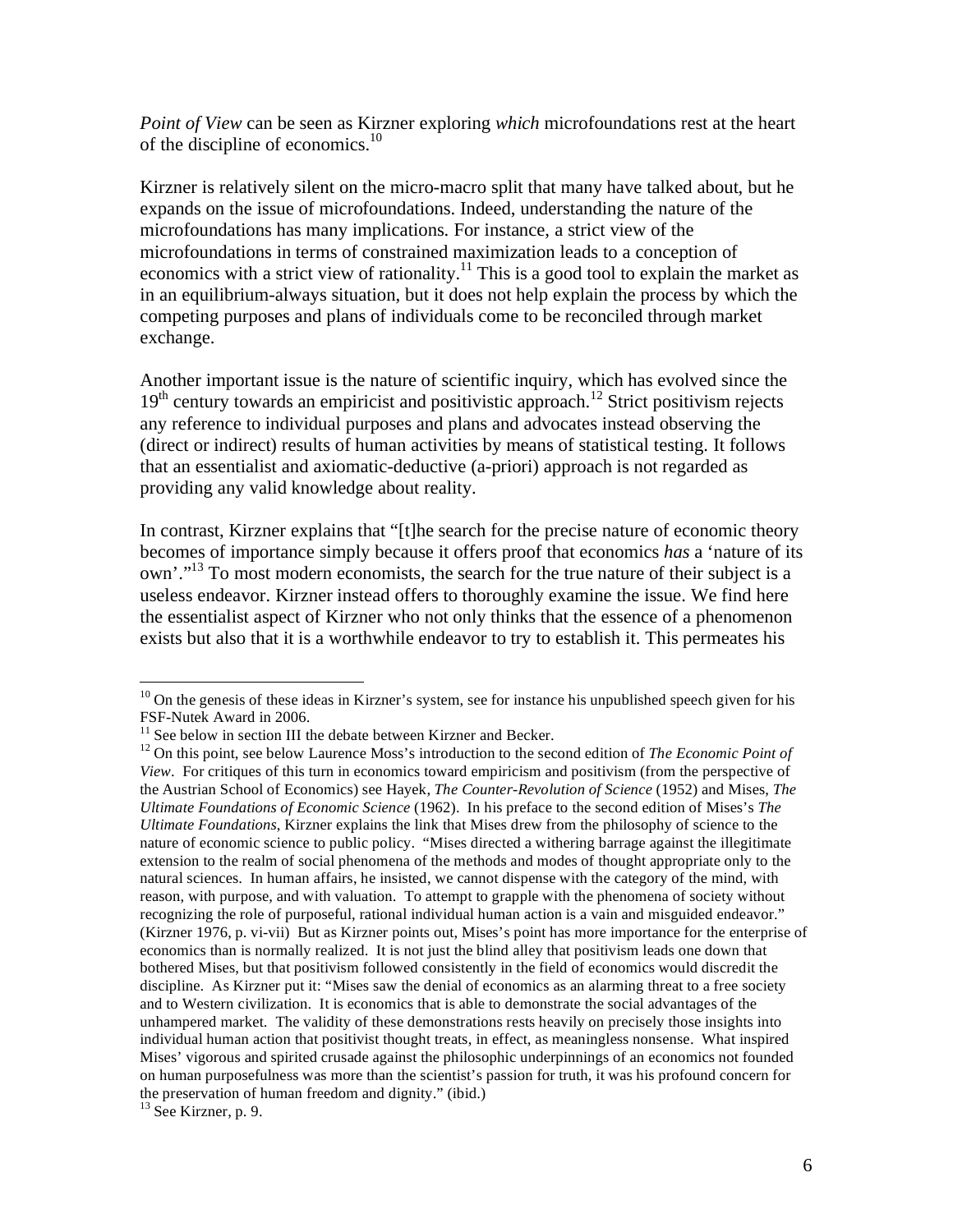work from the definition of economics to the definition of entrepreneurship. While defining the essence of an economic phenomenon may at times be a pointless exercise when done for its own sake, Kirzner sees this as the first step in a chain of reasoning that provides a greater understanding of reality. It is precisely because Kirzner examines the essence of economic theory that he is able to define the content of praxeology and to establish its theorems.

### **III. Subjectivism as the Foundation of an Objective Science of Economics**

The main theme of Kirzner's book is that the evolution of economics can be understood as the evolution of the idea of subjectivism. $14$  Economics started as a quasi-objective science—it was objective in the sense that the ends that individuals pursue were taken as objective data for the economist—and evolved into a science perfectly incorporating individuals' subjective valuations. In a somewhat ironic twist, Kirzner's argument is that it was only by pursuing the consistent subjectivist line, where the content of ends is unquestioned and the analysis is limited to one of the examination of the effectiveness of chosen means in satisfying given ends, can the science of economics aspire to objectivity. This was the understanding of the value-free (*wertfreiheit*) nature of the sciences of human action championed by Max Weber and Mises in the early years of the  $20<sup>th</sup>$  century and which established economics as a positive science as opposed to a normative endeavor. *The Economic Point of View* is largely a narrative of the evolution of this position and, in the process, juxtaposes the classics (John Stuart-Mill) with the moderns (Mises), and offers implications for the debate between the moderns and the contemporaries (Paul Samuelson and George Stigler) circa 1950-1960 economics. In this section, we examine the evolution of the idea of subjectivism as Kirzner explains it in the book.

#### *The Science of Wealth*

Economics considered as the science of wealth is the result of the search for objective criteria upon which economists could build their discipline. In this tradition, we find Adam Smith, the Earl of Lauderdale, T. R. Malthus, and Nassau Senior struggling to find an objective definition of wealth which would satisfy the requirements of economics. Should only material wealth be included? If so, what constitutes wealth for some may not for others. Economists could not find a way to come to an agreement. There were many rebellions against the conception of economics as the science of wealth, but no one at the time fully understood the problem.<sup>15</sup>

#### *The Science of Avarice*

 $14$  Kirzner echoes here Hayek's famous statement: "It is probably no exaggeration to say that every important advance in economic theory during the last hundred years was a further step in the consistent application of subjectivism." In *The Counter-Revolution of Science*, Glencoe: The Free Press, 1952, p. 52.<br><sup>15</sup> One attempt was to introduce the notion of welfare to replace that of wealth. However, as Kirzner

explains, the use of the conception of welfare was not much different from that of wealth for the reason that it was mostly welfare as in "material well-being" that was studied.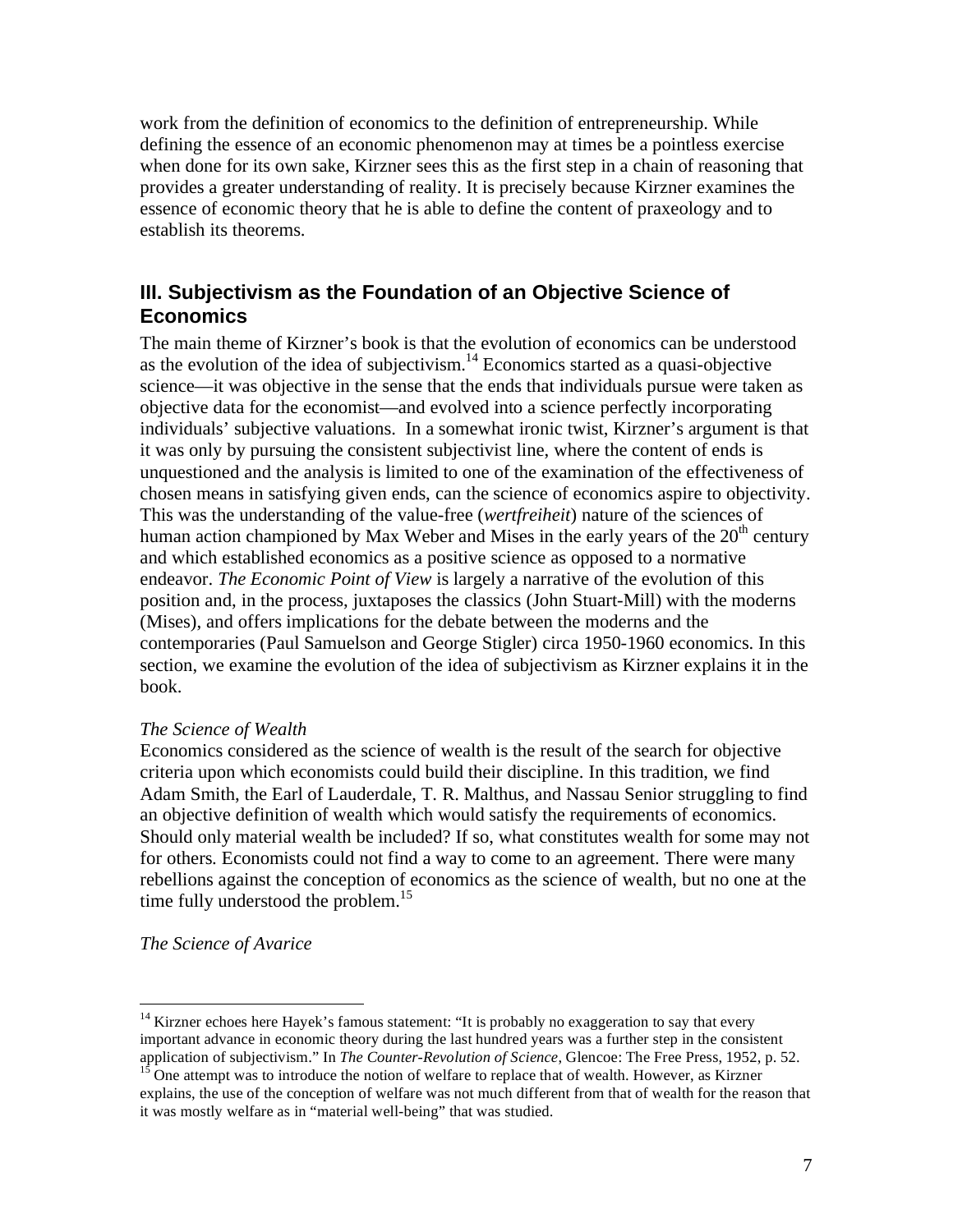Economics considered as the science of avarice studies what it regards as the most powerful human motives: self-interest. The connection between economics and selfish behavior had long been implicitly assumed but became explicit as economists engaged in the study of wealth. The important result of this line of thought is the emergence of *homo oeconomicus*, the economic man whose motives are self-centered and whose activities revolve around wealth accumulation. This approach, Kirzner explains, establishes specific "economic" motives and ends that people supposedly pursue. Here again, economists such as Walter Bagehot, Robert Lowe, W. Cunningham, and F. Y. Edgeworth tried to establish economic science ignoring on the whole the importance of the subjective element in human motives.

An important contribution of Kirzner was to emphasize the work of Philip Wicksteed on human motives. Wicksteed saw no role for specific "economic motives" and defined economic relationships in terms of "non-tuism." The key here is the distinction between motives (or interest) and purposes. Two parties may enter into an economic relationship with each intending on furthering his or her own purpose. However this purpose may not be selfish, but rather entirely altruistic. For instance, a mother may want to buy milk at the lowest price possible in order to feed her baby. As Kirzner points out, "Wicksteed's rejection of egoism allowed him to include under 'one's own purposes' every conceivable interest."<sup>16</sup>

#### *The Science of Money*

Economics as the science of money is another attempt to objectify individuals' ends. The problem was not so much to define money, but assert that money is an objective and universal measuring rod. Among those who attempted to see measurement of utility at the core of economics was the great Alfred Marshall—although his obsession was more with measuring motives. Money prices reflect (to some degree at least) human preferences and thus in that sense convey information. The money price of a good expresses the market actors' preferences for this good over a whole array of alternatives. However, this does not mean that the resultant prices offer an (objective) measure of human preferences and motives. In this sense explains Kirzner, "money has never in any but the crudest of sense been able to serve as... a measure [of utility]. $\cdot$ <sup>17</sup> As the other approaches described above, this view comes short of providing a general approach to economic phenomena and instead is limited to a certain class of objects (money) or a special human condition.<sup>18</sup>

1

<sup>16</sup> Kirzner, p. 66. After Wicksteed, it became more difficult to sustain that economics is the science of *homo oeconomicus* driven by self-interest. However, this approach persisted among economists for an entirely different reason: the rise of the mathematical method also known at the time as the "mechanics of utility" pioneered by William S. Jevons and Francis Edgeworth. This mechanical conception of economic activity relied on the construction of the self-centered economic man. As Kirzner puts it: "the roots of the mechanical conception of economics… go back as far as the ascendancy [sic] of self-interest in economics and its translation into the maximization-pattern of behavior in a form amenable to mathematical treatment." Kirzner, p. 70. See also Mises, *Human Action*, pp. 62-4, and Hayek, *The Constitution of Liberty*, Chicago: The University of Chicago Press, 1960. 17 Kirzner p. 100.

<sup>&</sup>lt;sup>18</sup> In monetary calculation, money prices represent an objective measure of subjective valuations. In this sense, money is a measuring rod. However, knowing what the relative money price of a good is does not provide a measure of the subjective valuations of others. It merely reflects them. It follows that money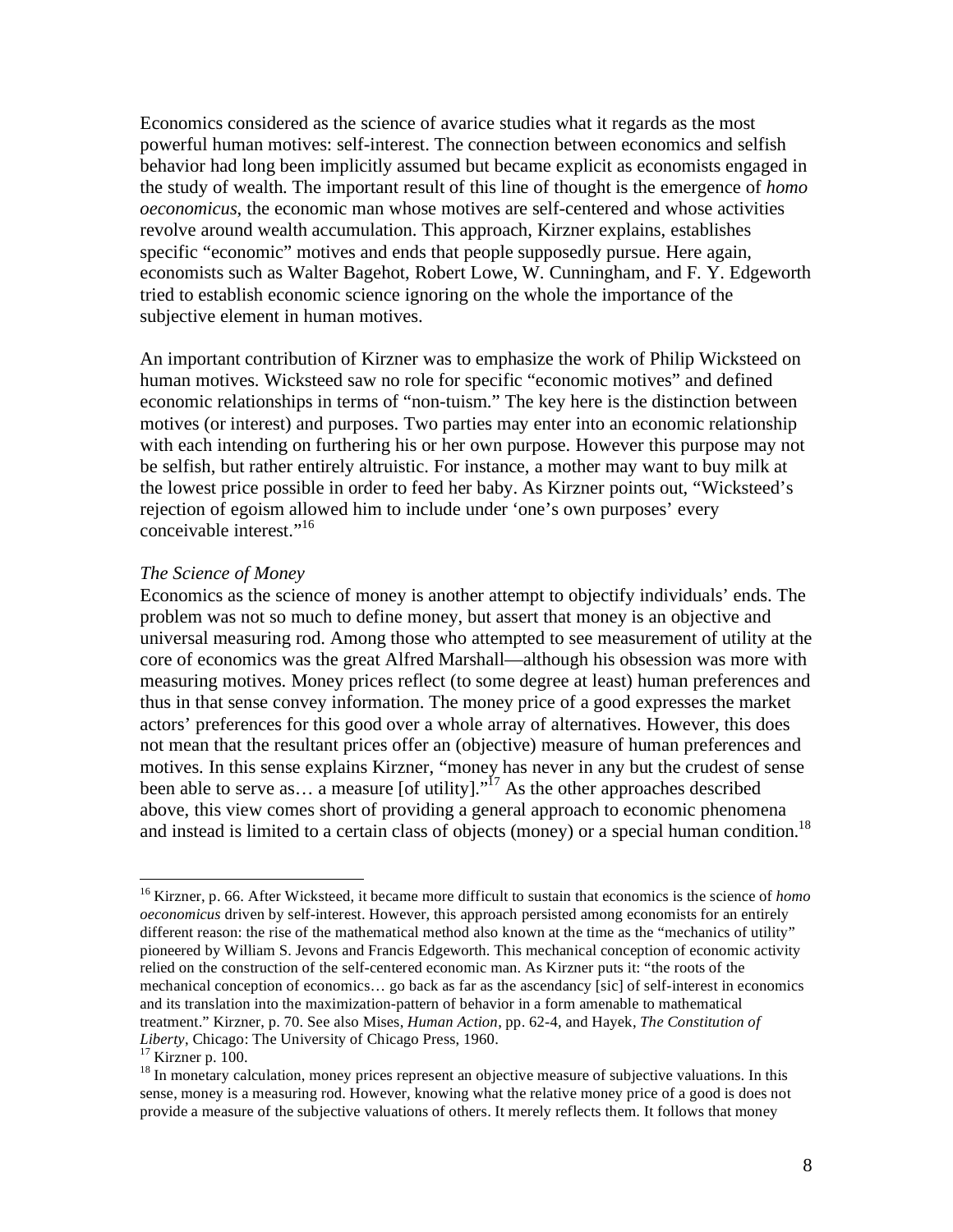#### *The Science of Economizing*

With Lionel Robbins comes a new way of thinking about the discipline. It all started with the notion of scarcity. "With the movement away from the objectivism of the classical science of wealth and with the increasing interest, during the second half of the last century, in man and his behavior," explains Kirzner, "the idea of scarcity as a factor conditioning human action assumed ever greater importance.<sup>"19</sup> Scarcity was omnipresent in Carl Menger's analysis as well as in Walras's, but it became even more central with Robbins. Two more ideas enabled the development of Robbins' view. First, the emphasis some economists put on the idea of "maximization." Second, the relevance of the means-ends framework as a description of what economists should focus on. Once Robbins combined these three elements—scarcity, economizing, and means-ends—he was able to focus on an *aspect* of human action rather than a particular *kind* of human action. That aspect of action is the act of economizing scarce means that have alternative uses to pursue multiple ends. For the first time, a definition was ethically neutral, i.e., economists didn't ascribe any regard to the end pursued. Fully integrating subjectivism into economic science could now be contemplated.

While Robbins's definition opens the door to a truly subjectivist approach in economics, it is not entirely satisfying. Kirzner points out that the concept of purpose is excluded from Robbins's view. Ends are different from purpose; they are "tendencies to conduct." Individual economic activity is not driven by conscious aims, but by tendencies that are "objective 'pulls' similar to physiologically conditioned 'needs'."<sup>20</sup> The absence of purpose is reminiscent of the mechanical conception of economic activity and *homo oeconomicus*. By removing purpose out of action, Robbins made ends (and means) more concrete than they are in reality. As Kirzner puts it, "ends can be conceived as observable states of affairs only *after* their achievement. At the time of the contemplation of action, ends are to the actor only anticipations of future hoped-for states of affairs.<sup>"21</sup> Though it establishes the approach that would allow subjectivism, Robbins' framework eventually rests on objective means-ends.<sup>22</sup> This is because it expunges purpose from human action.

#### *Praxeology or the Science of Human Action*

Going beyond Robbins's limitations is Kirzner's goal in the last chapter of *The Economic Point of View*, which focuses on the praxeological understanding of economics. This chapter, by its breadth, shows Kirzner's remarkable mastery of the subject at a young age. The fundamental idea of praxeology is that beyond the facts of physiology,

cannot be a universal measuring rod used in economics to know utility levels. It can only be an objective rod reflecting the size of the subjective trade offs one makes when choosing.

<sup>19</sup> Kirzner, p. 111.

<sup>20</sup> Kirzner, p. 130.

 $^{21}$  Kirzner, p. 125.

 $^{22}$  For instance, Robbins explained that economics is characterized by the problem of multiple ends. However if ends can be compared because given wants (i.e., preferences) enable the ordering of ends separate from the act of economizing, then there is really only one end that the actor pursues. If there is only end (an "objective pull"), then human action is reduced to a mechanical conception in which choosing is artificial.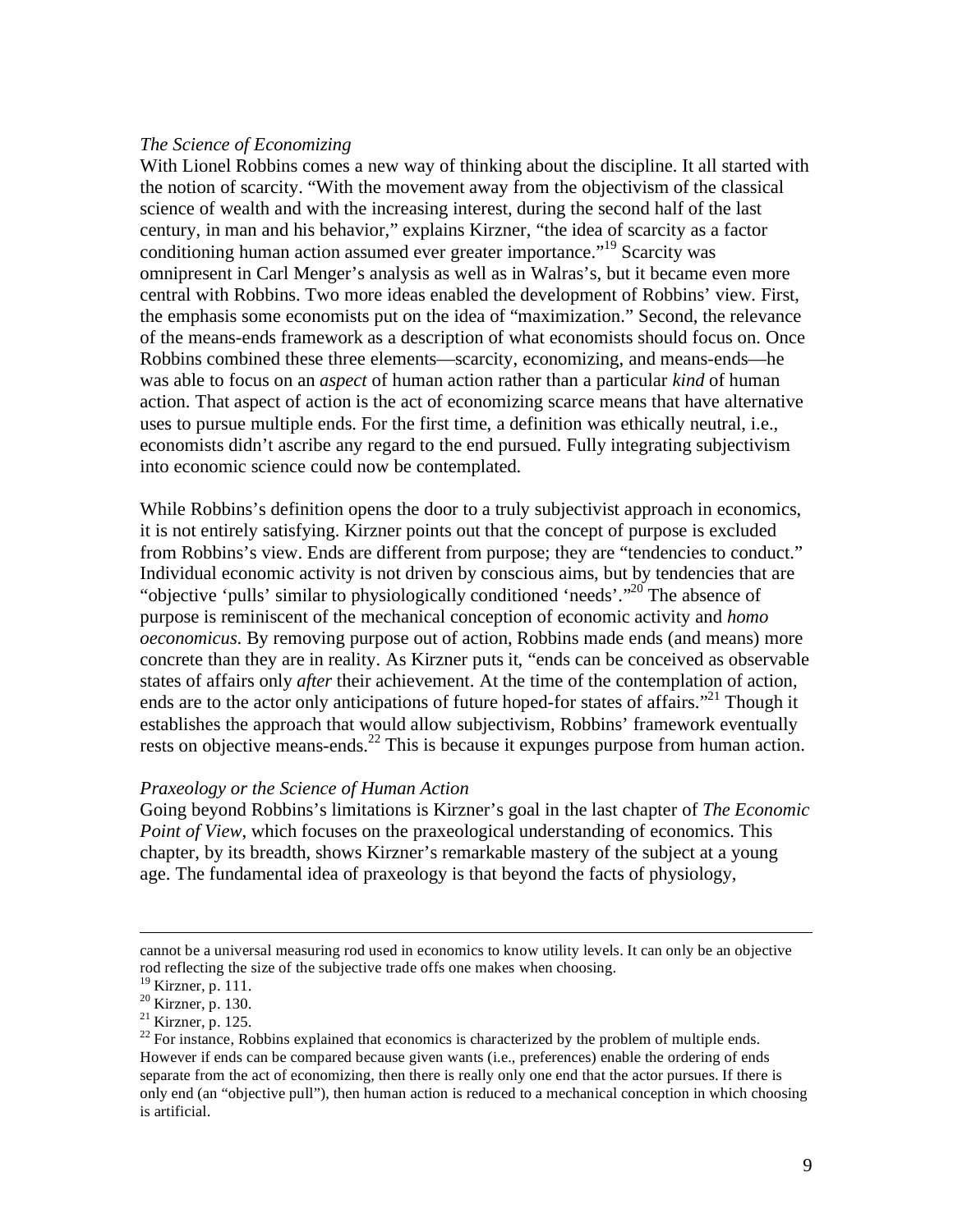psychology, and physics, there remains a scientific explanation of human action.<sup>23</sup> This explanation rests on "the implications of the rationality that governs purposeful behavior."<sup>24</sup> In this sense, economics purports that all action is purposeful and that the same rational principle governs all conscious human activities.

#### *Subjectivism and Rationality*

Kirzner also explains the link between purpose and rationality. The concept of rationality, writes Kirzner, "exists for praxeology only as the expression of human purposes."<sup>25</sup> For Kirzner, action is rational by definition. This contrasts with a more Robbinsian rationality, which involves the automatic selection of means into a pattern corresponding to the final hierarchy of ends.<sup>26</sup> In the eyes of many economists, Kirzner's view makes rationality useless for economic theory. In this sense, it is preferable to accept that individuals are not always cool calculators and that sometimes they can be under the pernicious influence of passion or other "irrational" motives. However, Kirzner contends that even during the moments where a man gives in to temptation or is under the spell of emotions, he is still acting as a human being directed by reason. Economic theory as the science of human action is concerned with one universal aspect of human action, that of consistently pursuing one's own purpose, irrespective of how often these purposes change or how inconsistent they are with some greater goals that the individuals has selected for himself.

The consequences of Robbins's view are most manifest in the idea of rationality in economics. A rational individual allocates the most adequate means to achieve her most desired end in a perfectly efficient way. However, as Gary Becker argued, even if one were to assume rationality away, market results would still be rational.<sup>27</sup> In other words, even if some individuals are assumed not to react to price changes the way a rational being would, they are forced by the nature of the opportunity sets they face (after a relative price change) to alter their behavior. In what became an important debate, Kirzner replied that Becker implicitly assumed that individuals pursue objectives and thus are rational.28 Indeed, what Becker describes as an alteration of behavior is really the market process at work.

 $^{23}$  The exact quote is: "because man possesses the power to reject one course of action for another, to arrange the satisfaction to be derived from obeying specific impulses within a wider ordering of values, the physical, physiological, and psychological sciences do not exhaust the facts of action that are capable of scientific explanation" Kirzner, p. 151.

 $24$  Kirzner, p. 151.

 $25$  Kirzner, p. 166.

<sup>&</sup>lt;sup>26</sup> Economizing is, of course, part of the praxeological approach to economics. However, economists in this tradition see it as economizing as done by human actors, not automatons. It is economizing within an openended universe and not a closed system. To ensure determinacy in explanation, the economizing aspect of human action was translated into maximizing behavior by machines and within a closed system in which ends were fixed.

<sup>27</sup> See Gary Becker, "Irrational Behavior and Economic Theory," *The Journal of Political Economy*, vol. 70, No. 1, Feb. 1962, pp. 1-13.

<sup>28</sup> See Israel Kirzner, "Rational Action and Economic Theory," *The Journal of Political Economy*, vol. 70, No. 4, Aug. 1962, pp. 380-85. See also Gary Becker, "Rational Action and Economic Theory: A Reply to I. Kirzner," *The Journal of Political Economy*, vol. 71, No. 1, Feb. 1963, pp. 82-3. And Israel Kirzner,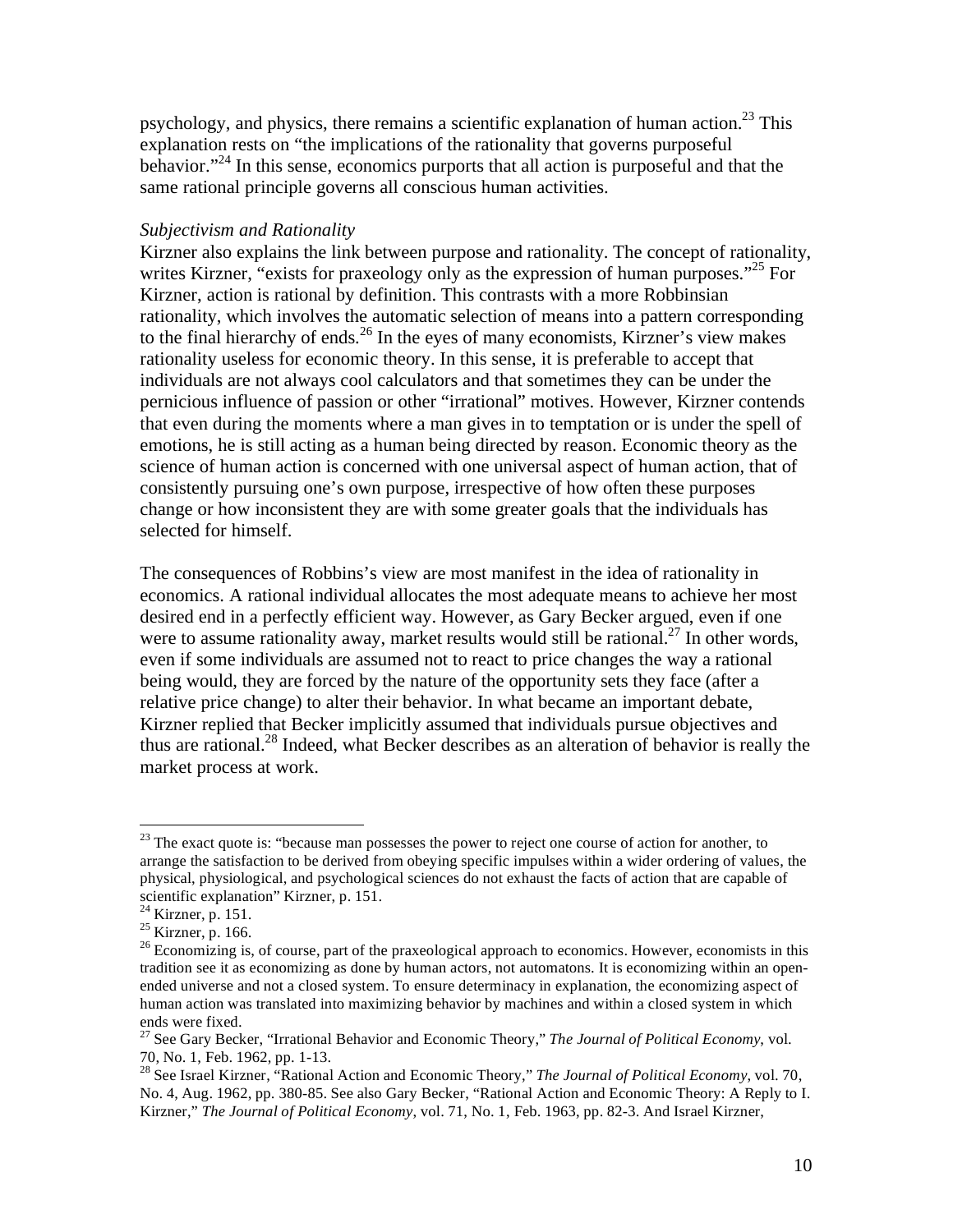The consistent pursuit of subjectivism leads Kirzner into the following position. Economics is concerned with the acting man. Human action is purposeful and the only way to understand this issue as an economist is to adopt a fully subjectivist position. It is only once subjectivism is acknowledged that one can explain individual action as the pursuit of subjective purposes, the values of which are only known to the individual at the time of action.

Becker, by trying to avoid being entangled into the problem of imposing an external definition upon rationality, throws out the baby with the bath water. The propositions of economics, however, cannot be obtained if one assumes away any form of rationality (i.e. purpose). Conversely, there is no need for the same propositions to establish an external benchmark against which the rationality of every agent would be judged. It is enough to posit that action is purposeful.

The same is true of the radical subjectivist position, which contends that economists cannot establish the existence of market regularities for they can only be demonstrated by objectivizing certain subjective data of human action. However, the solipcistic position *à la* G.L.S. Shackle as developed in his *Epistemics and Economics* (1973) is overcome because in the Mises-Hayek-Kirzner understanding of the price system, the subjective evaluation of trade-offs by some individuals become objective terms of trade utilized by others in making their subjective evaluation of trade offs. The essence of monetary calculation is to be found in the translation of subjective trade offs into objective terms of trade in such a manner that economic actors by employing the mental tool of monetary calculation are able to sort out among the numerous array of technologically feasible projects those which are economical (i.e., cost effective). This is why Mises argued that only the development of the subjectivist perspective could lead to the recognition of the problem of economic calculation.<sup>29</sup> Equilibrium theorizing solves the problem by hypothesis, solipicism has no solution to the problem. However, praxeology (including market process theory) respects subjectivism of value and of expectations, and yet highlights the mental tool of monetary calculation and the discipline of profit and loss to lead to continuous adjustments to exhibit an inescapable regularity.

Kirzner's development of the subjectivist position puts him in the middle ground.<sup>30</sup> This is an important theme that emerges early in Kirzner's career and is already present in *The Economic Point of View*. Kirzner does not situate economics within Shackle's view, nor does he locate it with Stigler (standard rationality) or Becker (expunging rationality). He shows that a thoroughly subjectivist position is possible without having to compromise

 <sup>&</sup>quot;Rational Action and Economic Theory: Rejoinder," *The Journal of Political Economy*, vol. 71, No. 1, Feb. 1963, pp. 84-5.

<sup>&</sup>lt;sup>29</sup> As Mises put it: "To understand the problem of economic calculation it was necessary to recognize the true character of the exchange relations expressed in the prices of the market. The existence of this important problem could be revealed only by the methods of the modern subjective theory of value." *Socialism*, Indianapolis: Liberty Classics, 1981, p. 186.<br><sup>30</sup> See Roger Garrison, "Austrian Economics as the Middle Ground: Comment on Loasby," in Israel

Kirzner, ed., *Method, Process, and Austrian Economics: Essays in Honor of Ludwig von Mises*, Lexington: Lexington Books, 1982.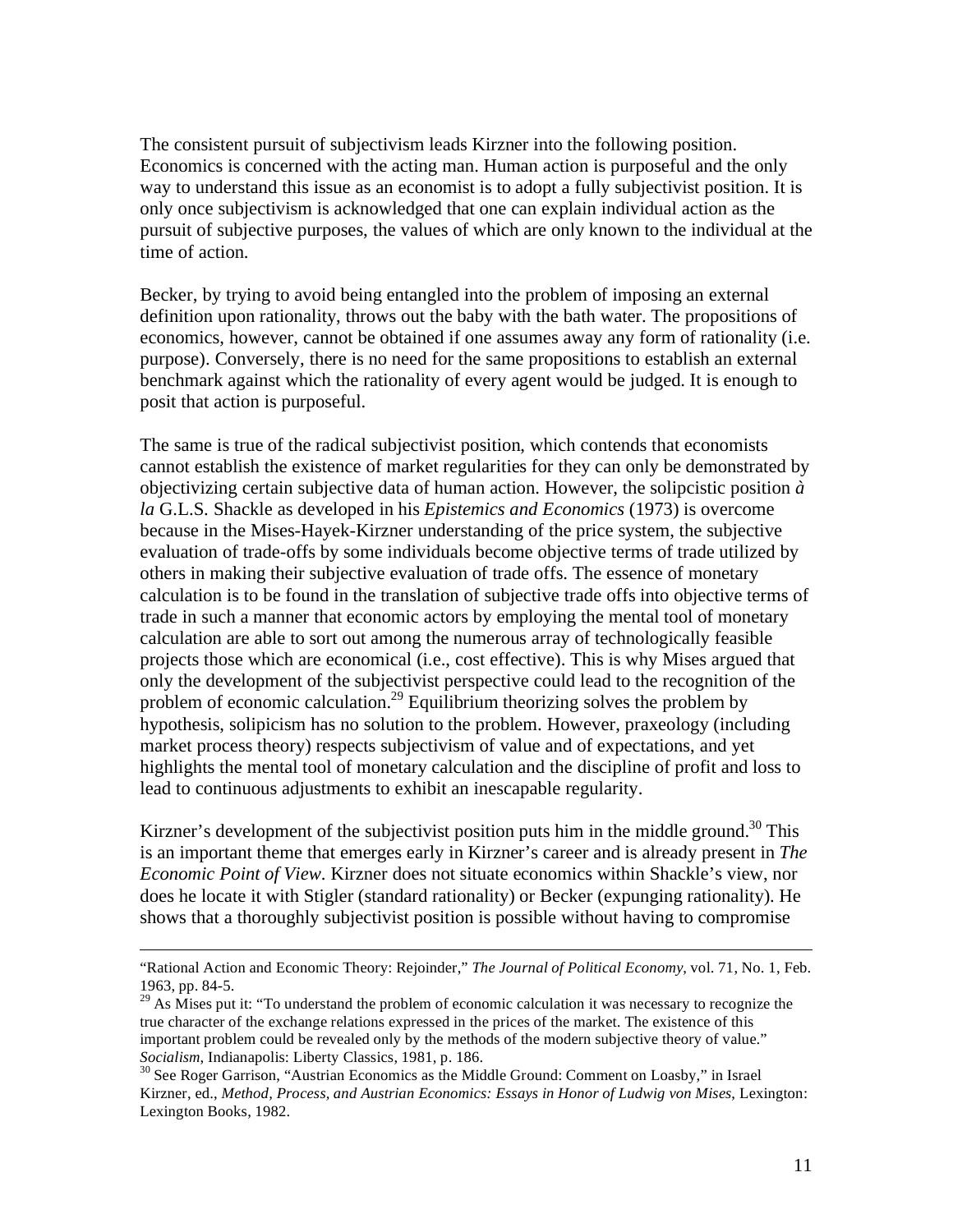on the explanatory power of economics as Shackle does and without having to impose an external benchmark on human action.

#### *The Economics of Men and Rats*

James Buchanan is among the few economists who have noticed the divide between a strict application of rationality and one that is the result of subjectivism. In a paper written in honor of Mises, he makes the distinction between "predictive economics" and what he calls "subjective economics."<sup>31</sup> He finds that there is a "legitimate domain for predictive economic theory" but in this understanding of economic behavior, "men are like rats."<sup>32</sup> On the other hand, "subjective economics offers a way of thinking about economic process, a means of imposing an intellectual order on apparent chaos without inferentially reducing the status of man, as a scientific object, to something that is not, in kind, different from that of animals."<sup>33</sup> In Buchanan's view, men act sometimes as rats and sometimes as creative beings. Thus in his view, we need two types of economics to understand the two different types of behavior.

While Buchanan sees what most economists who subscribe to the standard rational choice framework do not see (namely that man is a creative being and that this fact can only be explained by allowing a full subjectivist understanding of economics), he does not accept the idea that this could be done with the help of a single coherent body of economic propositions. For Buchanan, the alternative presented to us is Beckerian determinacy on the one hand and Shacklean indeterminacy on the other. There is no viable middle-ground position between these two approaches. What we gain in philosophical understanding with the Shacklean position, we sacrifice in scientific precision. On the other hand, what we gain in scientific precision with the Beckerian position, we sacrifice in philosophical understanding of the complex nature of the human drama of imagination and choice. In other words, in Buchanan's formulation economists can be philosophically astute but at the expense of scientific prediction, or we can provide scientific prediction but only at the expense of philosophical understanding of the matter under investigation.

The idea of a philosophically sophisticated yet scientifically rigorous economics is beyond our grasp in the study of human action according to Buchanan. As a philosophical pragmatist of some stripe, this predicament does not concern Buchanan when the questions are of philosophical importance we can address man as a creative creature, but when the questions are more routine we can treat man as if he were a rat. In this, as in almost everything in Buchanan's work, the "relatively absolute absolute" enables him to avoid making the strict choice he suggests we must make. Despite the fact that perhaps there are no contemporary theorists in economics and political economy of high professional stature closer to the position of the Austrian school than James Buchanan, Kirzner's position represents a different turn than that offered by pragmatism.

1

<sup>31</sup> See James Buchanan, "The Domain of Subjective Economics," in Israel Kirzner, ed., *Method, Process and Austrian Economics*, 1982, Lexington Books. All references to Buchanan, unless otherwise stated, are to "The Domain of Subjective Economics."

 $32$  See Buchanan, p. 15.

<sup>&</sup>lt;sup>33</sup> See Buchanan, p. 16.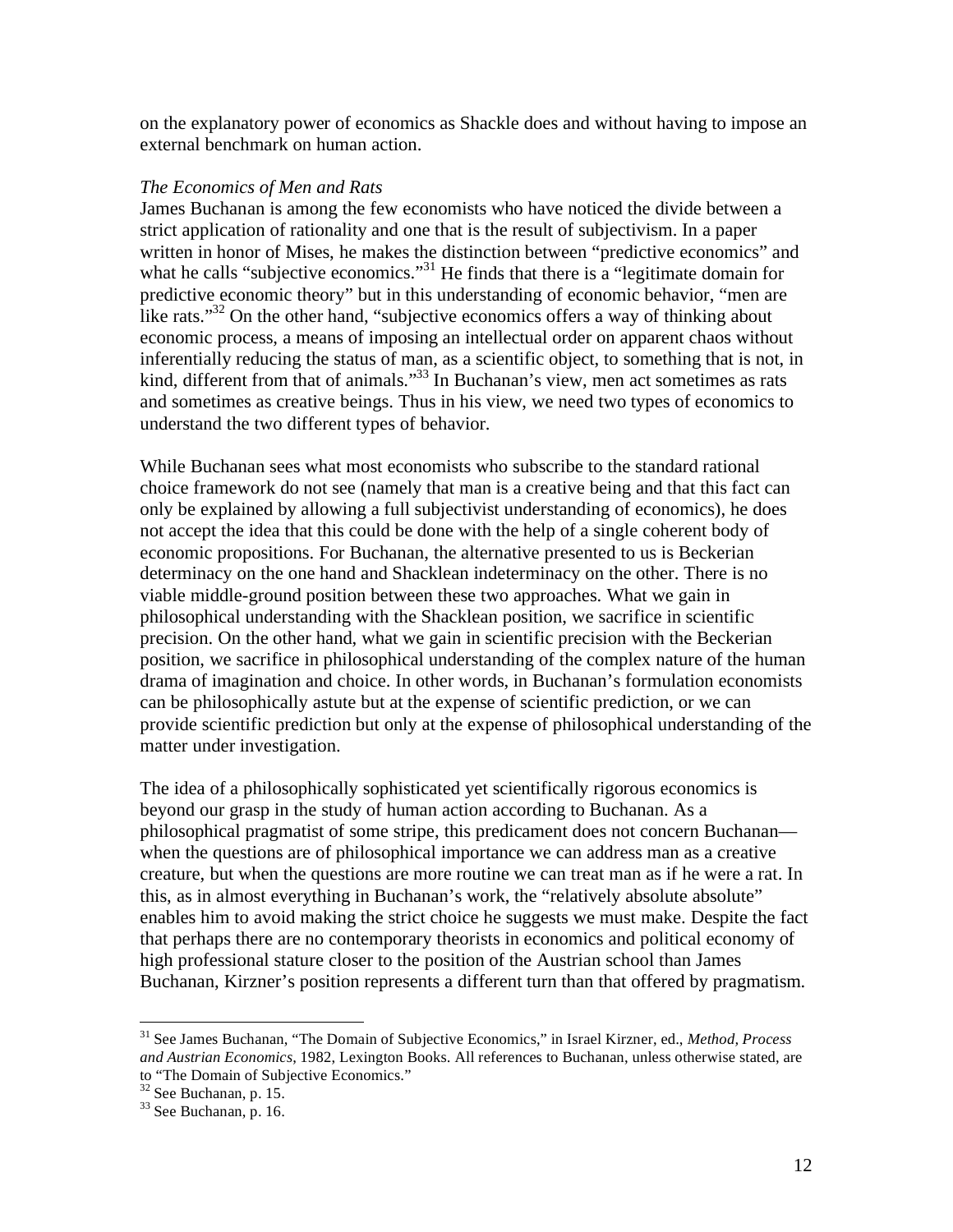Kirzner instead argues that praxeology provides a body of theory fully consistent with the subjectivist position and that is necessary and sufficient to explain human action in all circumstances. Kirzner provides a way out of the false alternative Buchanan set up.<sup>34</sup>

The reason why Buchanan clings to the neoclassical view is that he believes that the search for empirical regularities in human conduct can only be carried out if we uncover the side of human action where men are like rats. It is the great achievement of the Mises-Hayek-Kirzner approach to show that the regularities of market phenomena can only be fully understood within the domain of pure subjectivist economics where individuals are fully human, capable of creation. Buchanan thinks these regularities can only be demonstrated empirically, while Mises, Hayek, and Kirzner show that they can be established through the use of praxeological reasoning.

# **IV. The Premises of Entrepreneurship Theory**

Understanding the development of economic thinking establishes the foundations for the development of future theories. It is also Kirzner's participation in the debates of his time that nourished the subsequent development of his thinking. Indeed, *The Economic Point of View* is full of insights that Kirzner developed later on in his life. Most of all, it is precisely because of his intimate knowledge of the discipline—especially the emergence of subjectivism in economics in the first part of the  $20<sup>th</sup>$  century—that Kirzner was able to develop his theory of entrepreneurship and the market process.

As we mentioned above in the debate with Becker, Kirzner clearly explains his position in terms of market process. For instance, he uses terms such as "discovery" and "realization."<sup>35</sup> The praxeological position naturally led Kirzner to understand the market as a process in which people can make errors, but also one in which people tend, because of their rationality, to correct them.

By the time Kirzner wrote *The Economic Point of View*, his theoretical foundations were already deeply rooted in the subjectivist approach of purposeful human behavior. This perspective is uniquely suited to explain entrepreneurial activity. Entrepreneurship involves the recognition of a new means-ends framework, rather than diligently working within the existing means-ends framework to maximize returns. As a result, the entrepreneurial decision structure must be open-ended. In this sense, a strict approach such as that of Robbins or George Stigler limits the economizing of actors to what they already know. Economics in Robbins's view does not allow the discovering a new means-ends framework. Robbinsian economics is about studying the activities of men engaged in solving an allocation problem by understanding the conditions under which

1

<sup>34</sup> Max Weber, like Buchanan, understood the existence of subjective economics through his *verstehen* approach. For Weber, action is purposeful and human beings are capable of creative action. However, this was not sufficient, in his view, to see economic behavior in every human action. To this end, he devised an artificial abstraction, the ideal type, which represents the man to which economic laws apply. A problem with the ideal type is that it makes the universality of economic propositions impossible, as they are restricted to the ideal-type case. Buchanan and Weber share the view that for economics to be predictive, it has to apply to a specific type of human beings. See Kirzner pp. 157-9.

<sup>&</sup>lt;sup>35</sup> See Israel Kirzner, "Rational Action and Economic Theory," Op. cit.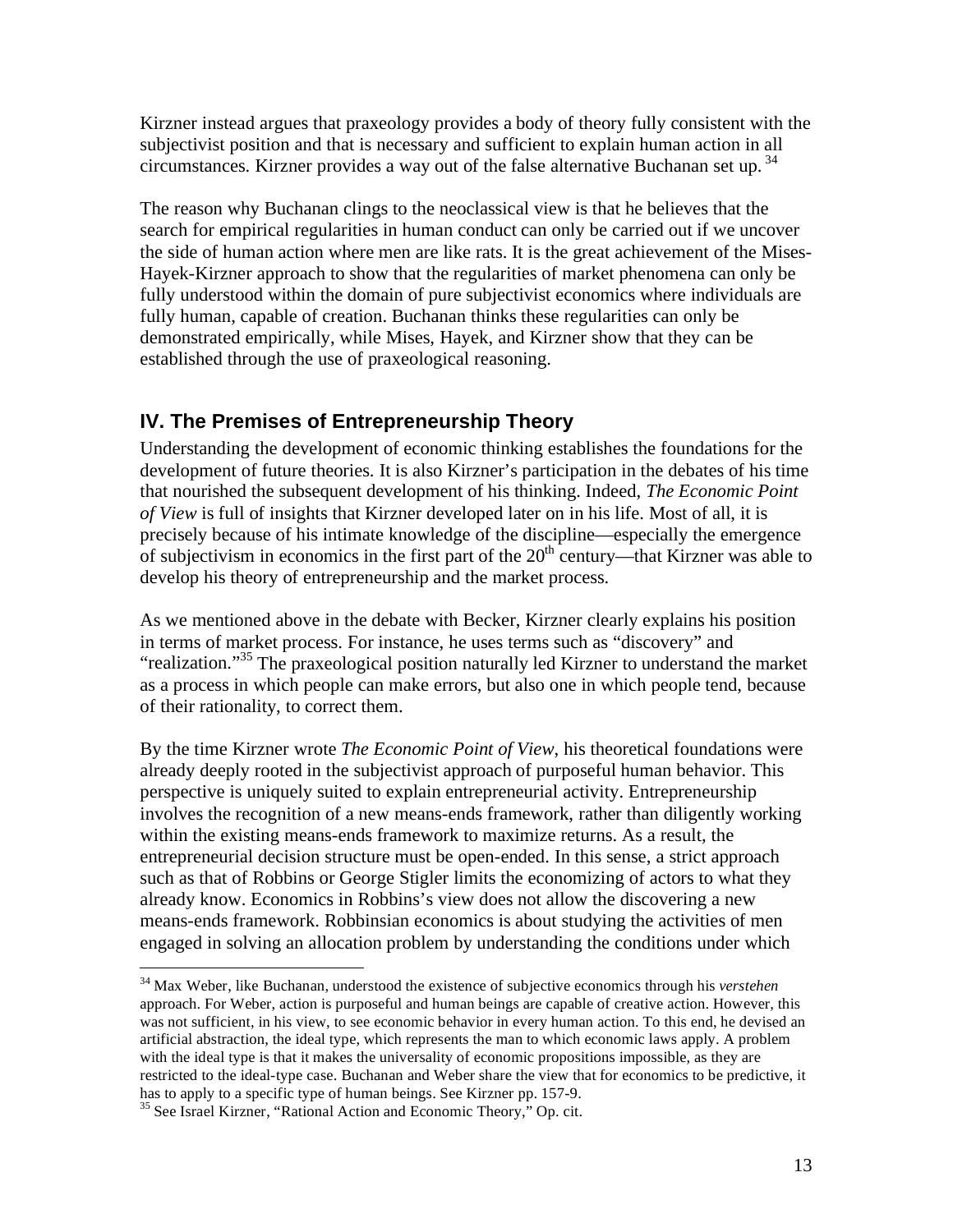this problem comes to be resolved. This study assumes available means that have alternative uses and already identified ends. In contrast, entrepreneurship involves both the identification of new ends as well as the recognition of new means to achieve these new ends.

For new means-ends decision frameworks to be identified, the economizing principle must be "flexible" enough. This is the reason why the two concepts of "purpose" and "subjectivism" are essential to informing the context in which human rationality operates. Kirzner noted the absence of purpose in Robbins's framework. Purposefulness involves choice but also involves an active participation of the individual, such that it is more than just a passive choice among already-known alternatives. Purposefulness allows the idea of discovering what one's purpose in action is. It enables open-endedness. This openness includes the problem-solving capacity of human beings for instance.<sup>36</sup>

Subjectivism pervades Kirzner's analysis of human action, which sets the framework for the economics of entrepreneurship. For instance, he states that ends are not "data" but purposefully chosen and subjectively perceived goals. In praxeology, the selection of ends as well as the selection of means (which are just more proximate ends) is an issue of judgment that is not automatic and it becomes only fully recognizable after the facts.<sup>37</sup> It follows that rationality can only be understood as infused by the purposefulness aspect of human action and the subjective valuations of actors.<sup>38</sup>

There is another aspect of the praxeological view of rationality that has important consequences for entrepreneurship and the issue of regularities of market phenomena. This is the idea that there is "no room for any discrepancy between the conception of a program and its realization; the two concepts coincide completely."<sup>39</sup> In other words, giving in to the temptation of, say, drinking wine means that the end (i.e., the program) has changed and new means are being used to pursue this new end.<sup>40</sup> However, this also means, in Kirzner's view, that actions can be judged with regard to an earlier program. Kirzner stipulates a tendency in human beings to stick to the (already-initiated) program. The role this tendency plays in Kirzner's system seems to be mostly empirical. The

 $36$  See Kirzner: "Within narrow limits man can be observed and his behavior explained purely mechanically. At this level of interpretation human behavior is considered only in the positive terms of stimulus and response; it is completely "caused" in the sense that the problem-solving elements in human conduct are ignored" p. 176-7.

 $37$  Kirzner states that "in the concept of economy, ends and means constitute a scheme more or less artificially imposed on action so that the relative valuations of ends can be reflected in the specific pattern in which resources are allocated" p. 161. Moreover, "'means' exist as such for the acting man only after he has turned them to his purpose; acting is not apportioning, but doing—doing what seems likely to further one's purposes" p. 162.

 $38$  Kirzner states that "It is only from 'outside' that... rationality can be described merely in terms of a particular pattern of resource allocation. The full praxeological grasp of human action perceives its rationality as completely pervaded by the 'aiming' quality bestowed on action by its teleological character." Kirzner, p. 166.

<sup>39</sup> Kirzner, p. 171.

<sup>&</sup>lt;sup>40</sup> Drinking Rhenish wine was the example Vilfredo Pareto and Benedetto Croce discussed. Kirzner p. 169.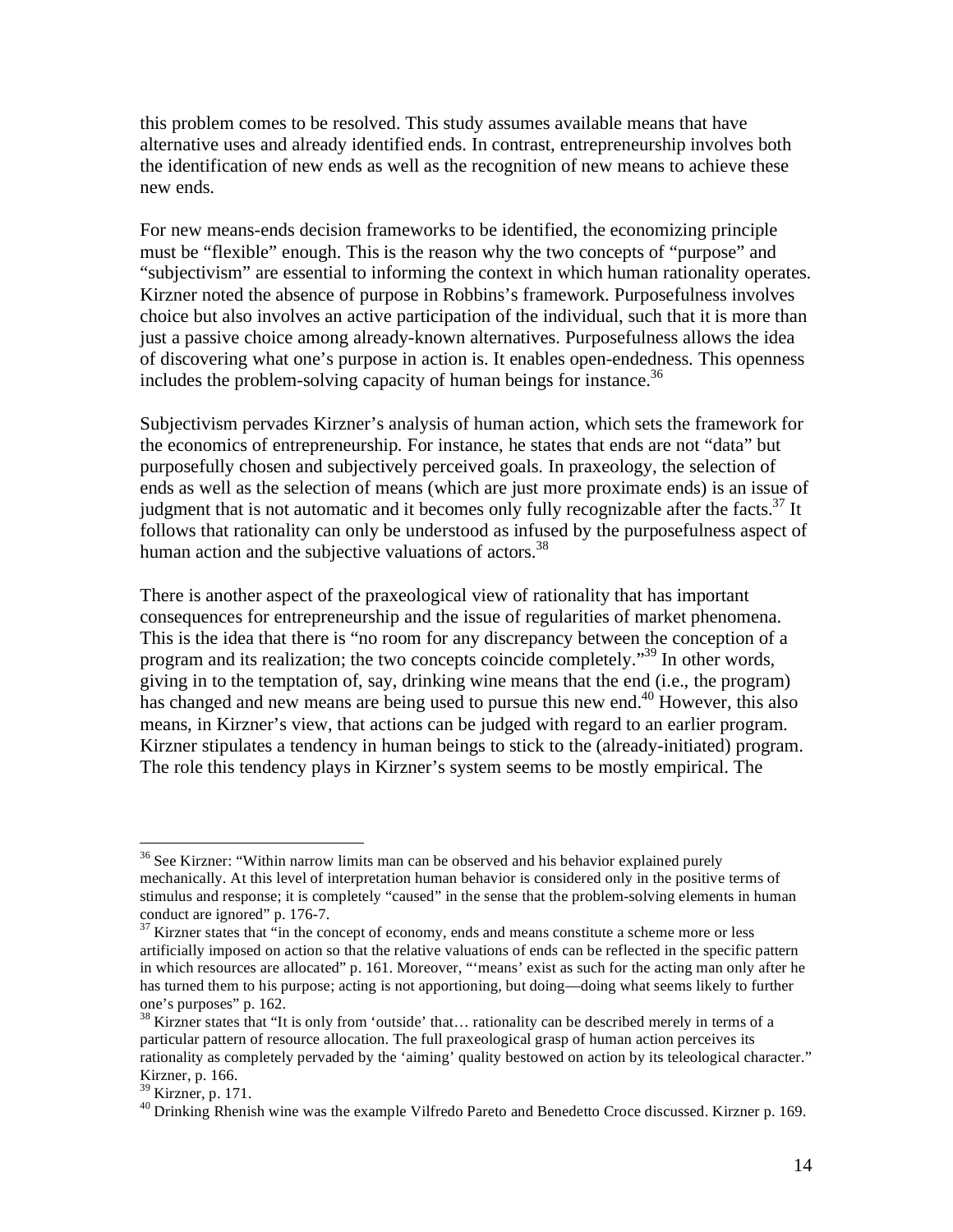existence of a tendency to stick to a given program makes it possible to apply economic reasoning to actual situations. $41$ 

The existence of tendency to stick to already-initiated programs is not to be confused with the constancy of wants. The idea that preferences are given is something that economists—including praxeologists—readily accept. Robbins, for instance, acknowledged the constancy of wants if economists were to make sense of the world. This theoretical position, however, does not imply that ends cannot change. This is where the entrepreneurial role is most relevant. Entrepreneurs reveal new ends and new means which are compatible with wants that are supposed to be given but were hitherto unexpressed. Praxeology offers a framework in which the entrepreneurial aspect of human action can explain program changes. Program changes must be such that they don't make the whole application of economics impossible. Programs change but are sufficiently stable to create a social order where patterns of behavior can be relied on to a large extent.

Finally, Kirzner expresses a preference in favor of the "economizing principle" over the "maximization principle" in Robbins's work. The idea of maximization implies an ultimate end that can be meaningfully maximized (i.e., squeezing as much satisfaction out of the available means to obtain this end). Economizing only assumes that individuals carefully use the scarce means available in the face of competing arrays of ends that are not automatically selected. Economizing enables an open-ended choice framework in which individuals come to select the means they want to pursue. Economizing is compatible with the subjectivist open-ended framework necessary to the economics of entrepreneurship. $42$ 

### **V. The Challenges of Behavioral Economics**

 $\overline{a}$ 

*The Economic Point of View* provides a perspective helping locate the theories of the Austrian school within the development of economics in the second part of the 20th century. This is especially true with regard to the role methodological subjectivism and

 $41$  As Kirzner explains: "By taking a cross section of social phenomena at a particular instant in time, by considering the programs that members of society have chosen at that instant and by mentally arresting program changes, one can apply praxeological theorems to these various programs and deduce the consequences. The conclusion so derived are valid in relation to the assumed programs, and provide an explanation of the concrete phenomena of the real world in so far as there *is* a tendency for men to adhere to programs once they have been initiated" p. 175. Kirzner provides the example of a city. If one of the means of transport to access the city is crippled for some reason, people will seek alternative means of transport. An external observer can come to this conclusion (that people will seek alternative means of transport) because he assumed that people desire transportation and that this was not bound to change in the near future. In other words, it is only in relation to the knowledge of a given purpose that economics can be applied to the actual world. Mises also emphasized the idea that it is only by abstracting from change that one can explain economic phenomena. A major issue for applied economics is to find a way to access the "programs that members of society have chosen." This is, in part, the goal of history. See also the interview

Kirzner gave to *The Austrian Economic Newsletter* in 1997.<br><sup>42</sup> Although Kirzner says that Robbins used both notions of economizing and maximizing, Kirzner employed the expression "Robbinsian maximizing" in his later work, denoting the closed character of Robbins's definition.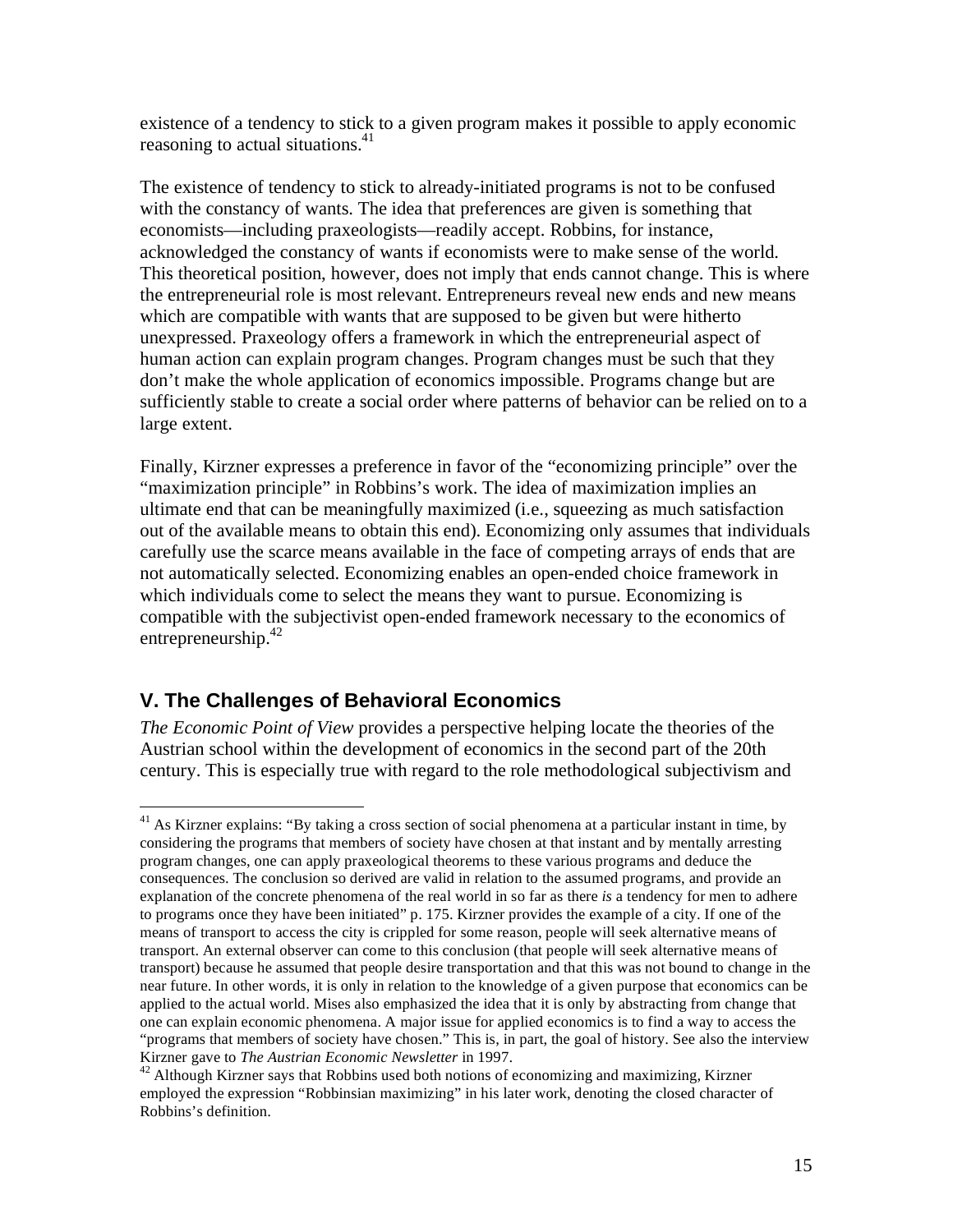methodological individualism play in modern economics. As Murray Rothbard mentioned in his review of Kirzner's book, economics is profoundly different from other social sciences.<sup>43</sup> Recent developments, however, have put this distinction in jeopardy, as more and more economists are striving to incorporate "behavioral" elements taken from other sciences in economic theory in the hope to improve the conclusions of economic thinking.44 Kirzner's work helps us explain the significance of this new approach.

Behavioral economics applies the results of cognitive science and psychology to the field of economic theory to better understand how market outcomes are affected by imperfect human decisions. Its main goal is to examine the notion of rationality and whether this assumption has any counterpart in the reality of human behavior. This directly relates to Kirzner's discussion of rationality in economic science. Kirzner painfully carves out what he sees as being the core of economic behavior by establishing that beyond the explanations of physiology, psychology, and physics (which may be true in so far as they affect human behavior), there remains an explanation that is purely the result of the fact that humans act.<sup>45</sup> Even during the moments where emotions seem to dictate action, human behavior is directed by reason in the sense that an individual has a purpose and subjectively values the means at his disposal to achieve subjectively selected ends.

Neoclassical economics fundamentally misconstrues both human choice and market equilibrium and the relationship between them. Historically, to make the model tractable with calculus, the functional form of behavior and interaction had to be represented in a formula that was continuous and twice differentiable in order to render optimality results within the model. This entailed imbuing economic actors with almost unlimited cognitive capabilities and putting them in very simple environments. Under these conditions, the

<sup>&</sup>lt;sup>43</sup> See Rothbard's review of *The Economic Point of View* in *Modern Age*, Spring 1961, pp. 203-4. <sup>44</sup> See John Davis "The turn in economics: neoclassical dominance to mainstream pluralism?" *Journal of Institutional Economics*, 2 (1), 2006, 1-20. Davis argues that game theory, experimental economics, behavioral economics, evolutionary economics and non-linear complexity theory are supplanting the

neoclassical research program of constrained optimization and general competitive equilibrium. Some may see this as an opportunity for Austrian economics to gain more prominence. See in particular Roger Koppl's paper "Austrian Economics at the Cutting Edge," *Review of Austrian Economics*, 19 (4), 2006: 231-241. Koppl sees bounded rationality, rule following, institutions, cognitive, and evolutionary economics as the future of research in core economic theory. The good news is that the Austrians are already there. Alternatively, it could be argued, as Davis does, that the breakdown in the neoclassical hegemony has not led to a new pluralism in economics because certain types of heterodox economics are excluded—there is a selective appropriation process that is going on. See also Peter Boettke, Christopher Coyne, and Peter Leeson "Man as a Machine: the Plight of Twentieth Century Economics," *Annals for the Society of the History of Economic Thought*, June 2003, 1-10, where the authors describe the modern intellectual situation in economics as best understood as one of formalistic historicism.

 $45$  As Kirzner puts it: "The contribution that the praxeological point of view has made to the scientific explication of action in history is the isolation of an element in action the explanation of which is not exhausted by even the most complete application of the sciences concerned with the concrete manifestations of human action. This residual element is that of the operation of human action itself, which neither is explained by physical, physiological, or psychological theories nor requires the assistance of these doctrines for its own exposition. A praxeological science, using the rationality of human action as its foundation, is able to derive theorems describing the path of action under given circumstances. The reasoning that constructs these theorems mirrors the reasoning that is implied in action itself. New links in the chain of knowledge, in the form of praxeological theorems, are forged from the constraint that human puposefulness imposes on action, namely, that it be taken only with the sanction of reason." p. 150-1.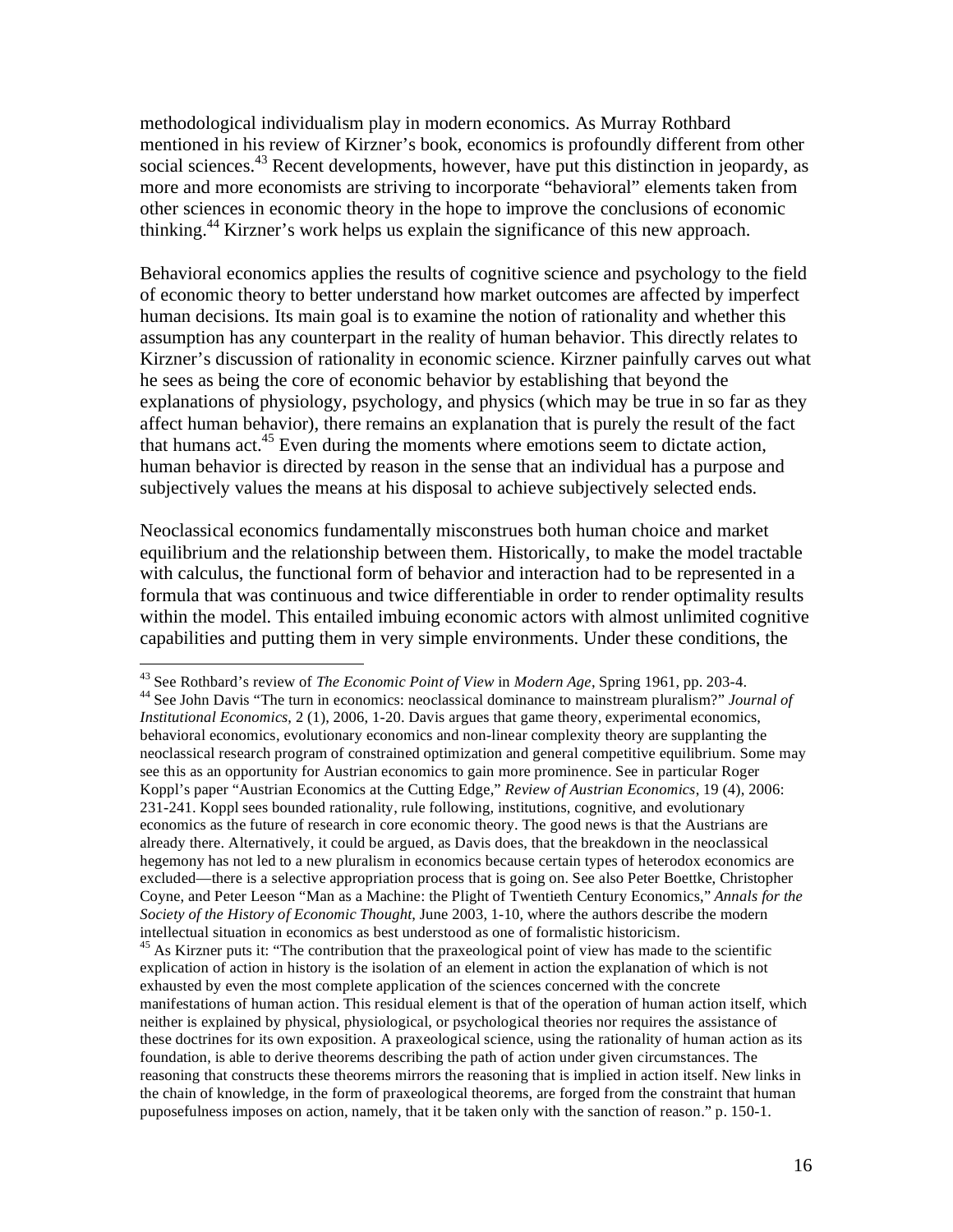results of maximizing and competitive equilibrium flowed naturally. This characterization of the economic system, as critics never tired of pointing out, was wildly unrealistic. The messy details of economic life were avoided and instead agent omniscience assured that the coordination of economic activities would be achieved effortlessly. Any deviation from the assumptions of agent omniscience or the uncomplicated environment, however, and the market system would fail to generate optimal results. Microeconomics in the 1950s and 1960s strove (a) to develop an institutionally antiseptic theory, and (b) to articulate a theory of market failure (when the conditions that made that pure theory of economic equilibrium possible were violated). Either cognitive limitations on the part of actors or imperfections to the market structure were enough to result in deviations from the ideal.

The neoclassical model of human choice in the 1960s and 1970s was generalized to a variety of human endeavors outside the normal confines of market exchange. The development of the economic analysis of law, politics, and the family under the rubric of 'economic imperialism' was perhaps the most intellectually exciting work in the mainstream of economic research during that time. With the development of rational expectations theory in the 1970s and the subsequent victory of New Classical Economics over Keynesian macroeconomics the core model of maximization, stable preferences, and market equilibrium was firmly in place as the economic point of view. From the point of view of the methodological individualism espoused in Kirzner's *The Economic Point of View*, this development could not be completely bemoaned. But from the more subtle point of praxeology, this history was indeed disturbing.

Modern behavioral economics is a reaction against the sterility of the neoclassical hegemony of maximization, stable preferences and market equilibrium. It mostly describes the results of laboratory experiments in psychology and other related disciplines. Economists such as Richard Thaler and psychologists such as Daniel Kahnamen and Amos Tversky pointed out how people deviate from the model of rational choice in making their real life decisions. Instead of ruthlessly maximizing utility subject to constraints, their emotions and states of mind would get the better of them. As a result, systemic biases emerged in choice making which prevented optimal choices from being made. Real human choosers, rather than artificial agents in a rational choice model, suffer from status quo biases, loss aversion, and self-serving penchants in such a manner that market efficiency cannot be realized in practice. In this approach, "anomalies" unaccounted for in the norm of perfect markets are in fact the reality of economic life.

This reading of the results of behavioral economics constitutes a significant challenge to the economic point of view. Three responses to the behavioral challenge have emerged in recent years in the literature of economics. The first response stresses that laboratory experiments do not do as good a job as we would like in approximating real world choice conditions. Therefore, what might appear as anomalous results are instead to be explained by the experience of the students outside of the laboratory or contamination inside of it. Moreover, the artificial situations created in the laboratory do not capture the stakes involved in real life decision making. When the stakes are sufficiently high, and the data comes from field experiments (as opposed to laboratory settings), economists such as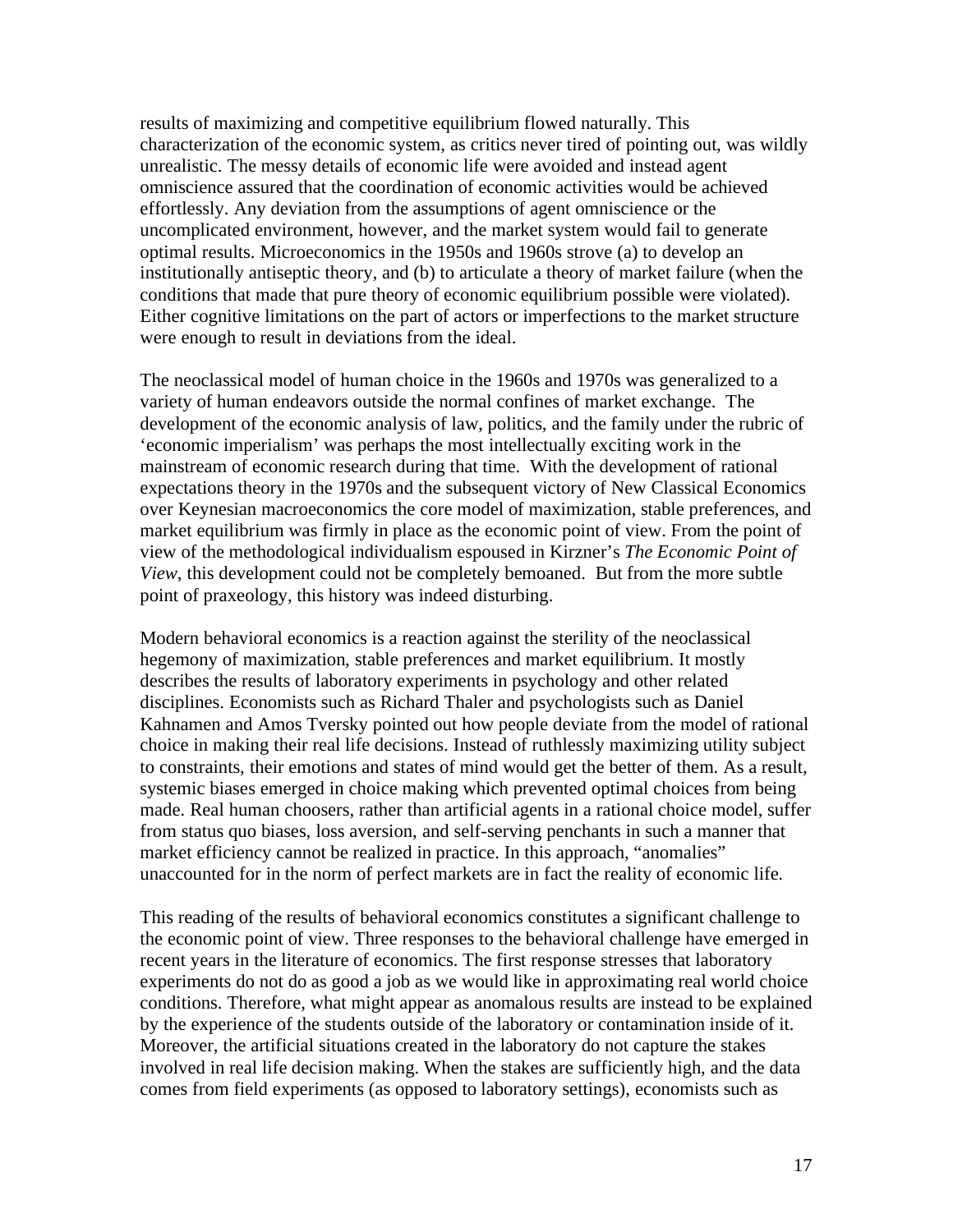John List have argued that economic actors behave in a fashion quite consistent with the *homo oeconomicus* model of man.<sup>46</sup> In other words, in those situations where the choices are real and the stakes are such that people have to pay the cost for poor decisions, they will more often than not choose in a way consistent with the standard economic model. List's basic finding is that people learn their way out of the biases in decision making through experience in the relevant market. The decision biases that Kahnamen, Tversky and Thaler find in the laboratory are relevant for inexperienced economic actors (such as college students), but do not capture the behavior of actual actors and experienced traders in particular markets (such as baseball cards, or stocks and bonds).

The second response was given by Vernon Smith, one of the founders of experimental economics and Kahnamen's co-Nobel Laureate in the field. In Smith's view, the perceived anomalies are "ecologically rational" despite being inconsistent with the scientist observer's own judgment of what constitutes "constructively rational" behavior.<sup>47</sup> The basic point Smith stresses is that rationality manifests itself in a variety of manners depending on the context of choice. Choices are never made in a vacuum, but always within a specific context. Smith emphasizes the importance of reciprocity and promise keeping in the development of exchange and trade. In order to take from someone, one also has to give. In the context where this basic rule is violated, the outcome of rational choice will be different. It is only where takings (without reciprocity) are prohibited that prosperity materializes. But the rationality of the decision maker is not questioned in either context, however different they are. The consequences of rational choice are dependent on the environment within which the choices are made.

The third response to the challenge of behavioral economics is to stress the subjectivity of ends that heterogenous actors possess in the economic system.<sup>48</sup> The Mises-Kirzner point is that choice is an open-ended process of discovery where, not only are human actors learning how best to arrange means to obtain ends, but also which ends are worthy of pursuit. Again what might appear as anomalous results are in fact economic actors

<sup>46</sup> See John A. List "Does Market Experience Eliminate Market Anomalies?," *Quarterly Journal of Economics*, 2003, 118(1), 41-71; and "The Behavioralist Meets the Market: Measuring Social Preferences and Reputation Effects in Actual Transactions," *Journal of Political Economy*, 2006, 114(1): 1-37. <sup>47</sup> See Vernon L. Smith, "Human Betterment through Globalization," *Foundation* for Economic Education, September 2005; and "Constructivist and Ecological Rationality in Economics," *American Economic Review*, 93(3), June 2003, pp. 465-508.<br><sup>48</sup> This subjectivity point is also why praxeology would resist what is becoming known as

<sup>&</sup>quot;neuroeconomics." See Colin Camerer, George Lowenstein, and Drazen Prelec "Neuroeconomics: How Neuroscience Can Inform Economics," *Journal of Economic Literature*, vol. 43, no. 1, March 2005, pp. 9- 64. To be clear, it is not to deny that neuroscience is fundamental to understanding human health, it is a denial that neuroscience is particularly helpful in the field of praxeology. The reason is straightforward, while there is not much doubt that the mind operates through the firing of neurons and other brain cells, for the praxeologists the level of analysis starts where one can attribute meaning to human choices. A physiological explanation cannot be the starting point of praxeology, but human purposes and plans can. As Mises wrote: "Economics is not about things and tangible material objects; it is about men, their meanings and actions. Goods, commodities, and wealth and all the other notions of conduct are not elements of nature; they are the elements of human meaning and conduct. He who wants to deal with them must not look at the external word; he must search for them in the meaning of acting men." *Human Action*, 1949, p. 92.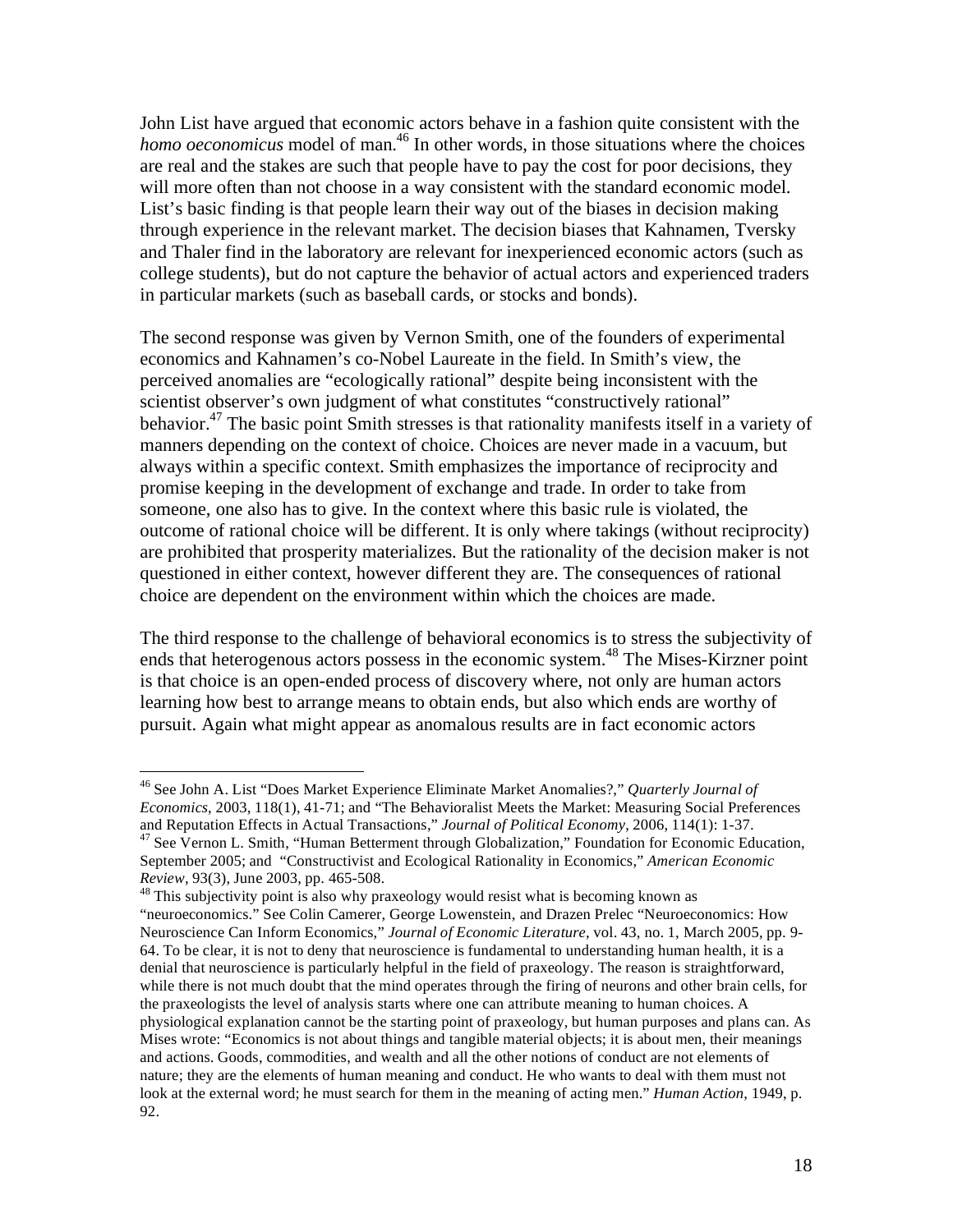learning how to best satisfy the ends sought, or learning that alternative ends are in fact better targets to seek to satisfy.

As a way of illustrating this statement, Kirzner describes the debate that took place between Benedetto Croce and Vilfredo Pareto at the beginning of the  $20<sup>th</sup>$  century. According to Croce human action can only be understood as purposeful. For Pareto on the other hand, what matters is the "result of action" and the nature of action is irrelevant to economics. This view does not recognize the fact of conscious human choice aiming at a perceived goal, which is not found in the sciences of nature and which sets economics apart. The difference between Croce and Pareto lies with the "teleological" element in human affairs, which means that the "usual temporal relation is reversed, the present being 'caused' by the goals set up for the future."<sup>49</sup>Teleology and purposefulness provide the foundation of praxeology.

The economics of agent omniscience does a poor job of grappling with the human condition of choice in an uncertain and changing world. Coordination in a world of automatons is effortless and the institutional environment within which choices are actually made is insignificant. The role of organizations, money, morals, expectations, etc., is brushed aside. An economics so conceived cannot possibly explain how in coping with our ignorance alternative institutional environments either promote or hinder the coordination of economic activities through time. To understand the real world and the regularities of the market economy, the purposive activity of individuals must be placed in a context in which their cognitive skills are neither super human nor non-existent, and the market process is seen as unfolding in time and within a specific institutional context. In such a view, purposive human beings will learn, adjust and adapt their behavior to better satisfy their ends—whatever those ends may in fact be.

The neoclassical conception of rationality is not grounded in the reality of human action but in a definition that imposes an external benchmark on human behavior. As Kirzner explains, there is no reason to put human behavior in the strait-jacket of neoclassical rationality. The empirical regularities of market phenomena can be explained with a theory resting on purpose, subjectivism, and economizing. They are independent from the existence of limited human cognitive abilities. As Kirzner would later state this basic principle—all that economics requires is that people are alert to that which is in their interest to be alert to. Thus, the essential entrepreneurial element of human action follows directly from the implication for economic understanding that people act purposively to realize a variety of ends, and in so doing they will attempt to arrange means as effectively as possible to realize those ends that they seek.

# **VI. Conclusion**

Kirzner's achievement in *The Economic Point of View* is to illuminate how the praxeological position emerged in the slow but continuous development of economic science since the end of the  $18<sup>th</sup>$  century. Purposefulness (teleology), subjectivism, and

<sup>49</sup> Kirzner, p. 164.